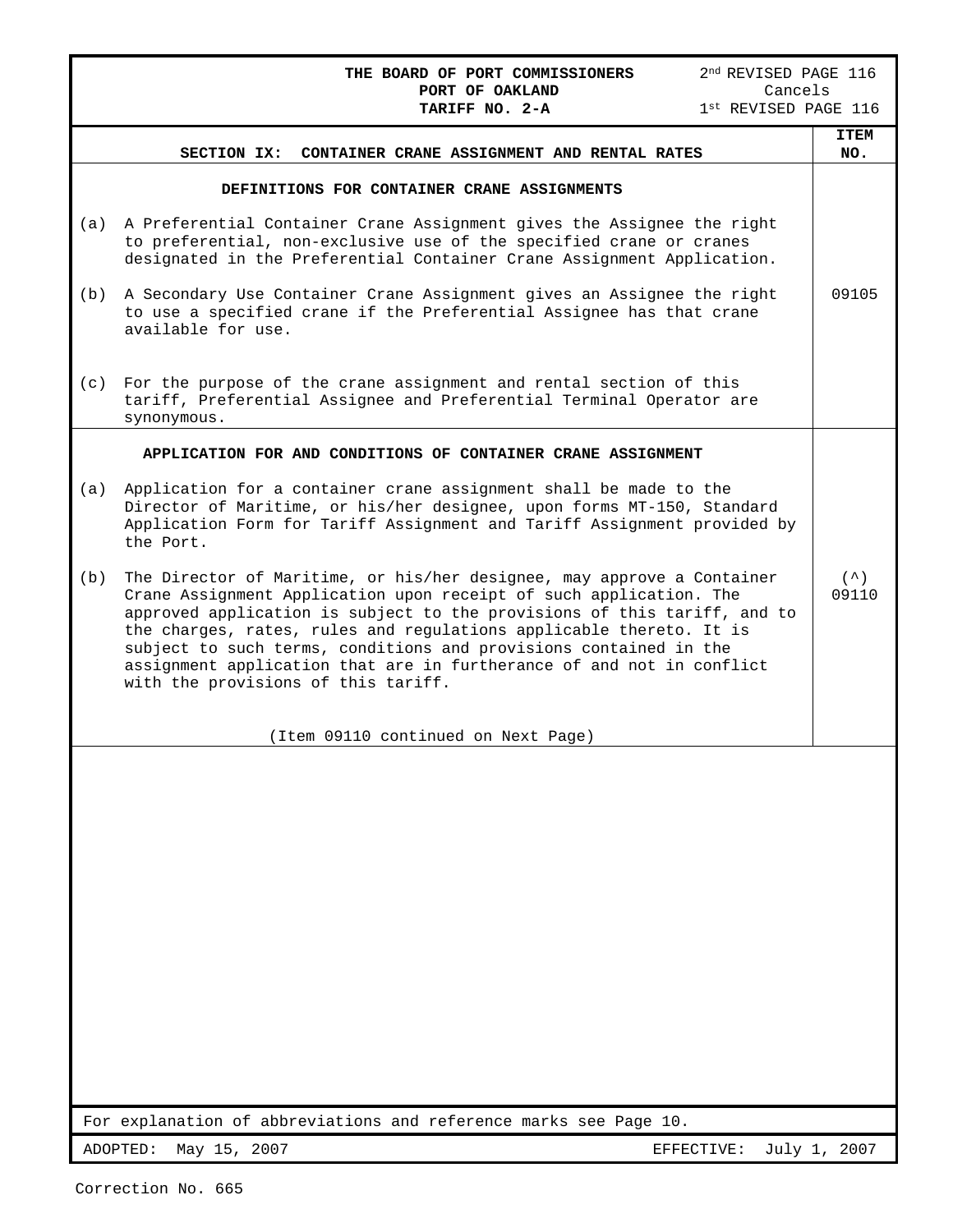#### **THE BOARD OF PORT COMMISSIONERS ORIGINAL PAGE 117 PORT OF OAKLAND TARIFF NO. 2-A**

For explanation of abbreviations and reference marks see Page 10. **SECTION IX: CONTAINER CRANE ASSIGNMENT AND RENTAL RATES ITEM NO.** APPLICATION FOR AND CONDITIONS OF CONTAINER CRANE ASSIGNMENT (C) The making of the Container Crane Assignment, and the use and operation of the crane(s) by the Assignee, shall be subject to the condition that the Board and its officers, agents and employees shall not be liable for any injury to or death of any person or persons or damages to property of any kind whatsoever, whether the person or property of the Assignee, its agents or employees, or third person from any cause or causes whatsoever while in, on or about the crane(s) or equipment, or while using, operating or in custody or control of the crane(s), during the term of such Container Crane Assignment, or occasioned by any use or operation of said crane(s) or any activity carried on by the Assignee in connection therewith, and that the Assignee will indemnify and save harmless the Board, its officers, agents or employees from all liabilities, charges, expenses (including counsel fees) and costs on account of or by reason of any such injury, death, claim, suit or loss however occurring or damages growing out of the same. In instances in which the Port's negligence causes or contributes to the cause of any such liability as hereinabove set forth, Assignee's obligation to exculpate or indemnify and hold harmless the Port pursuant to this item shall be limited to that portion of the liability, on a percentage basis, which is not attributable to the Port's negligence. (d) Assignee shall maintain in force during the term of an Assignment, public liability and property damage insurance, including completed operations, contractual, and owned and non-owned automobile coverage with such limits and such other coverages (such as broad form property damage and third party stevedore liability) as may reasonably be requested from time to time by the Port's Risk Manager, or his designee, but not less than the sum of six million (\$6,000,000) combined single limit; and Assignee agrees that that the Port shall be named as additional insured under such liability insurance policy or policies. All such policies shall be endorsed with a sever ability of interest or cross-liability endorsement and subject to the following: (Item 09110 continued on Next Page) 09110

ADOPTED: September 20, 1988 EFFECTIVE: November 1, 1988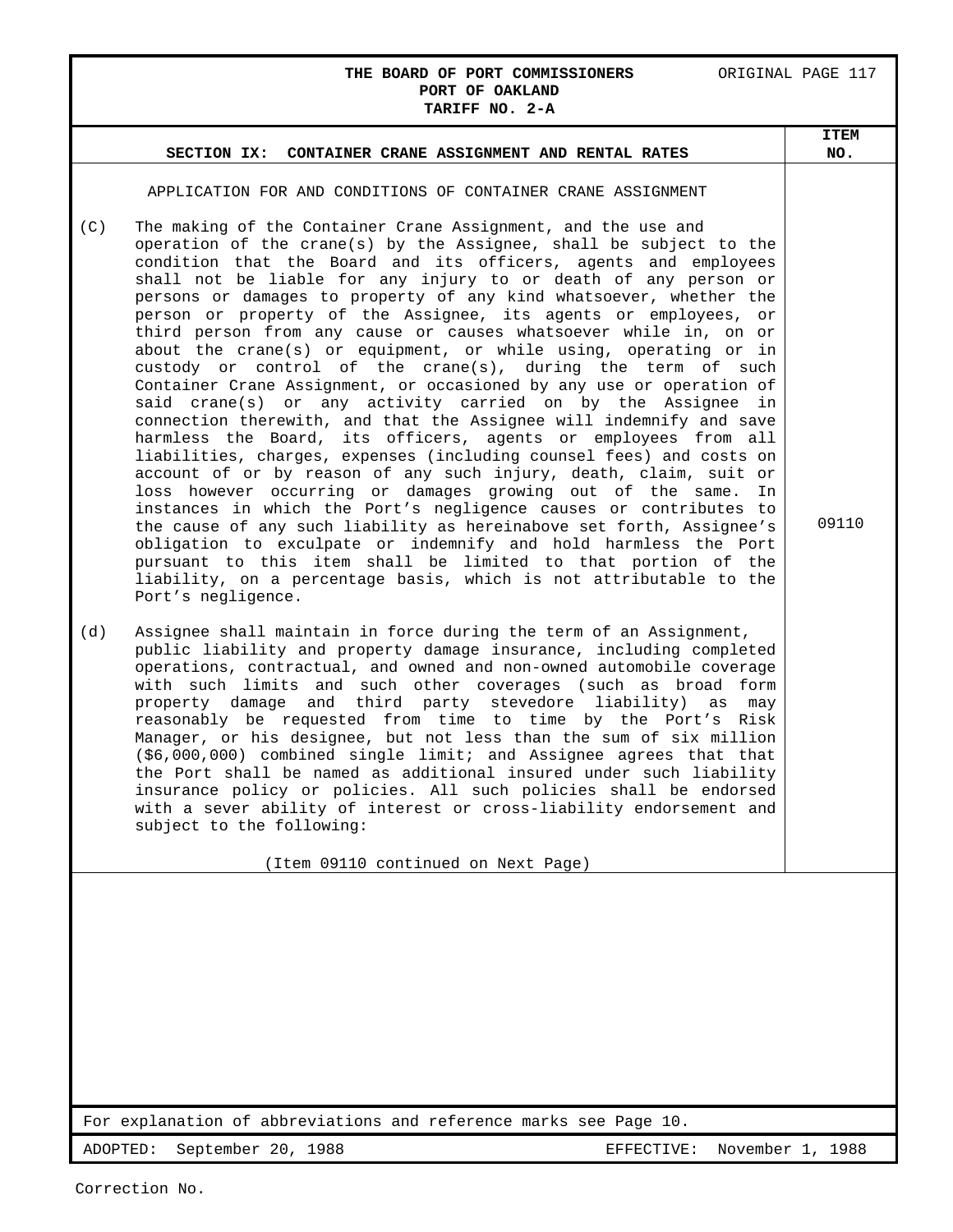| 2 <sup>nd</sup> REVISED PAGE 118<br>THE BOARD OF PORT COMMISSIONERS<br>PORT OF OAKLAND                                                                                                                                                                                                                                                                                                                                                                                                                                                                                                                                                                                                                                                                                                                                                                                                                                                                                                                                                                                                                                                                                                                                                                                                                                                                                                                                                                                              | Cancels                   |  |  |
|-------------------------------------------------------------------------------------------------------------------------------------------------------------------------------------------------------------------------------------------------------------------------------------------------------------------------------------------------------------------------------------------------------------------------------------------------------------------------------------------------------------------------------------------------------------------------------------------------------------------------------------------------------------------------------------------------------------------------------------------------------------------------------------------------------------------------------------------------------------------------------------------------------------------------------------------------------------------------------------------------------------------------------------------------------------------------------------------------------------------------------------------------------------------------------------------------------------------------------------------------------------------------------------------------------------------------------------------------------------------------------------------------------------------------------------------------------------------------------------|---------------------------|--|--|
| $1^{\rm st}$ REVISED PAGE 118<br>TARIFF NO. 2-A                                                                                                                                                                                                                                                                                                                                                                                                                                                                                                                                                                                                                                                                                                                                                                                                                                                                                                                                                                                                                                                                                                                                                                                                                                                                                                                                                                                                                                     |                           |  |  |
| SECTION IX:<br>CONTAINER CRANE ASSIGNMENT AND RENTAL RATES                                                                                                                                                                                                                                                                                                                                                                                                                                                                                                                                                                                                                                                                                                                                                                                                                                                                                                                                                                                                                                                                                                                                                                                                                                                                                                                                                                                                                          | <b>ITEM</b><br>NO.        |  |  |
| APPLICATION FOR AND CONDITIONS OF CONTAINER CRANE ASSIGNMENT<br>$(d)(1)$ A certificate or certificates evidencing such insurance coverage<br>shall be filed with the Port's Risk Manager, or his designee, prior<br>to the commencement of the term of an assignment, and said<br>certificate shall provide that such insurance coverage will not be<br>cancelled or reduced without at least thirty (30) days prior written<br>notice to the Port's Risk Manager.<br>(2)<br>Insurance provided shall be with domestic or London Insurers<br>satisfactory to the Port's Risk Manager.<br>(3) At least thirty (30) days prior to the expiration of any such<br>policy, a certificate showing that such insurance coverage has been<br>renewed or extended shall be filed with the Port's Risk Manager.<br>(4) If such coverage is cancelled or reduced, Assignee shall within<br>fifteen (15) days after the receipt of written notice from the Port<br>of such cancellation or reduction in coverage, but in no event later<br>than the date of such cancellation or reduction, file with the<br>Port's Risk Manager a certificate showing that the required<br>insurance has been reinstated or provided through another insurance<br>company or companies.<br>(5) Notwithstanding any other provisions of this tariff, upon failure to<br>file such certificate, the Director of Maritime, or his/her<br>designee, may cancel an assignment on one day's prior written<br>notice. |                           |  |  |
|                                                                                                                                                                                                                                                                                                                                                                                                                                                                                                                                                                                                                                                                                                                                                                                                                                                                                                                                                                                                                                                                                                                                                                                                                                                                                                                                                                                                                                                                                     |                           |  |  |
| <b>CRANE ASSIGNMENT</b>                                                                                                                                                                                                                                                                                                                                                                                                                                                                                                                                                                                                                                                                                                                                                                                                                                                                                                                                                                                                                                                                                                                                                                                                                                                                                                                                                                                                                                                             |                           |  |  |
| A Container Crane Assignment and charges therefore, shall commence on<br>(a)<br>the date specified by the Director of Maritime or his/her designee.<br>A Container Crane Assignment may be terminated by the Assignee<br>(b)<br>effective not sooner than 30 days after giving written notice of<br>termination to the Port, and may be terminated by the Director of<br>Maritime, or his/her designee, at any time, effective not sooner than 3<br>days after giving written notice of termination to the Assignee.<br>Termination of the assignment will not terminate any obligations or<br>liabilities that arose under the assignment prior to termination,<br>including the Assignee's obligation to remove all things brought upon<br>the assignment premises by Assignee.                                                                                                                                                                                                                                                                                                                                                                                                                                                                                                                                                                                                                                                                                                   | $($ $\wedge$ $)$<br>09115 |  |  |
|                                                                                                                                                                                                                                                                                                                                                                                                                                                                                                                                                                                                                                                                                                                                                                                                                                                                                                                                                                                                                                                                                                                                                                                                                                                                                                                                                                                                                                                                                     |                           |  |  |
| For explanation of abbreviations and reference marks see Page 10.                                                                                                                                                                                                                                                                                                                                                                                                                                                                                                                                                                                                                                                                                                                                                                                                                                                                                                                                                                                                                                                                                                                                                                                                                                                                                                                                                                                                                   |                           |  |  |
| July 1, 2007<br>ADOPTED:<br>May 15, 2007<br>EFFECTIVE:                                                                                                                                                                                                                                                                                                                                                                                                                                                                                                                                                                                                                                                                                                                                                                                                                                                                                                                                                                                                                                                                                                                                                                                                                                                                                                                                                                                                                              |                           |  |  |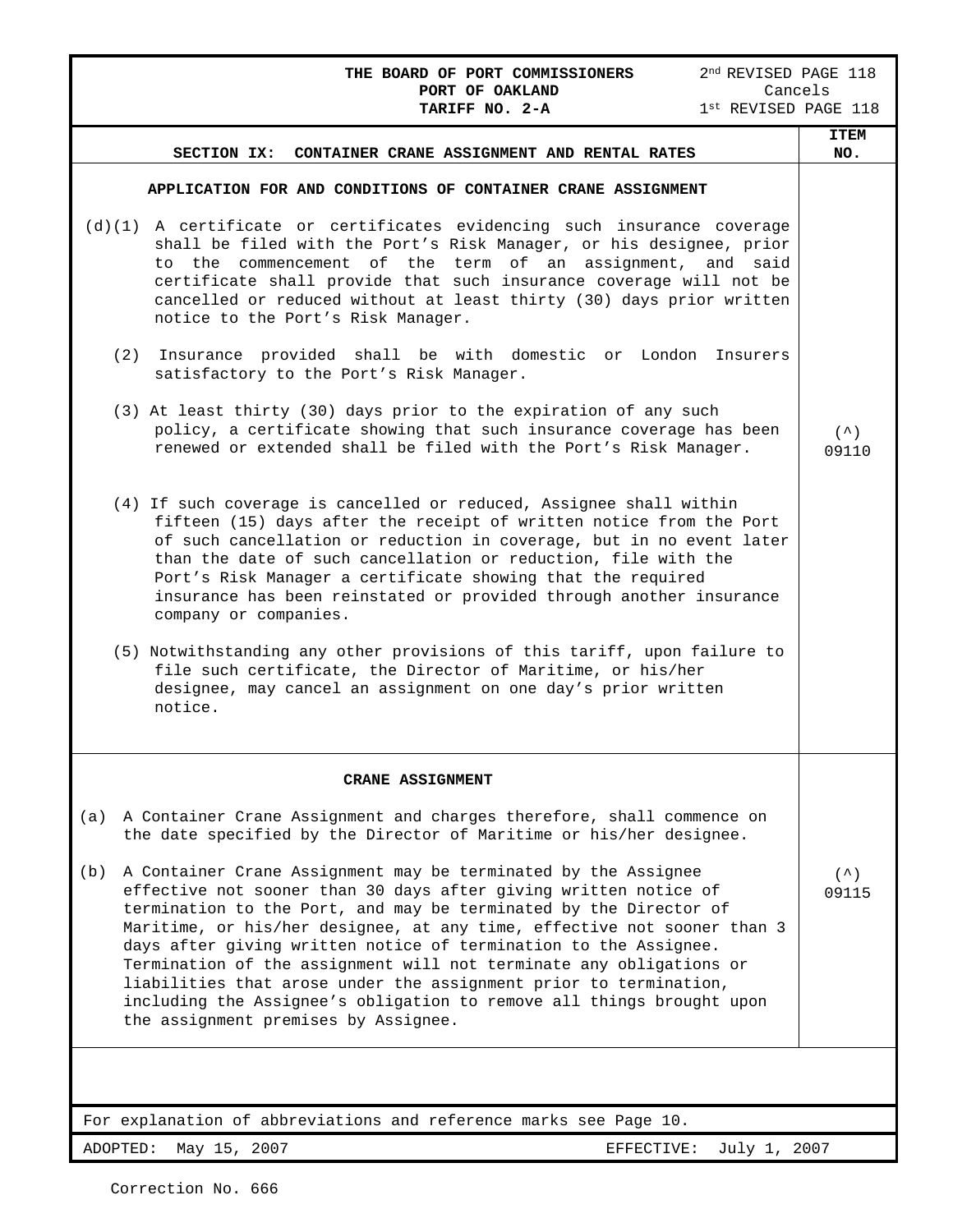### THE BOARD OF PORT COMMISSIONERS ORIGINAL PAGE 119 **PORT OF OAKLAND**

| TARIFF NO. 2-A                                                                                                                                                                                                                                                                                                                                                                                                                                                                                                                     |                    |
|------------------------------------------------------------------------------------------------------------------------------------------------------------------------------------------------------------------------------------------------------------------------------------------------------------------------------------------------------------------------------------------------------------------------------------------------------------------------------------------------------------------------------------|--------------------|
| SECTION IX:<br>CONTAINER CRANE ASSIGNMENT AND RENTAL RATES                                                                                                                                                                                                                                                                                                                                                                                                                                                                         | <b>ITEM</b><br>NO. |
| RIGHTS AND OBLIGATIONS<br>UNDER CONTAINER CRANE ASSIGNMENT<br>Crane assignment is subject to all applicable rates, charges, rules and<br>(a)<br>regulations of this tariff and specifically Item 02200, Use of Port-owned<br>or leased facilities; and Item 02205, Use of Equipment on Port owned or<br>leased facilities; and subject further to any and all restrictions,<br>conditions, limitations and modifications set forth in the container Crane<br>Assignment Applications or in other written agreements with the Port. |                    |
| Assignee's Rights and Obligations<br>(b)                                                                                                                                                                                                                                                                                                                                                                                                                                                                                           |                    |
| (1) Assignee using the crane will furnish all load handling equipment<br>other than container spreader(s), lifting beam(s) and head block<br>furnished by the Port; and shall be responsible for changing such<br>equipment if different load handling equipment is required than the<br>equipment already attached at commencement of use. At conclusion of<br>use, Assignee shall attach original load handling equipment<br>if<br>required by the Port.                                                                         |                    |
| (2) Assignee shall operate the crane(s) for the loading and unloading of<br>cargo vans and containers as defined in Item 01145 and other<br>compatible cargo to or from vessels. Performance of such other<br>related activity which may be necessary must be consistent with the<br>design capabilities of the cranes and related equipment maintenance<br>and operating procedures.                                                                                                                                              | 09120              |
| (3) Assignee using the crane(s) is required to furnish a qualified<br>operator unless otherwise indicated by Preferential Assignee.                                                                                                                                                                                                                                                                                                                                                                                                |                    |
| (4) Preferential Assignee shall, at its own cost and expense, secure,<br>stow, and operate the crane(s) and maintain and service the crane(s)<br>so as to keep the crane(s) in good operating condition.                                                                                                                                                                                                                                                                                                                           |                    |
| Such operation, stowage, securing, maintenance, inspection<br>(a)<br>accordance<br>with<br>servicing<br>be<br>in<br>and<br>are<br>to.<br>the<br>manufacturer's<br>recommendations,<br>procedures<br>and<br>instructions, this tariff, crane maintenance manual<br>and<br>instructions affixed inside the crane cab as prepared by<br>the Preferential Assignee and approved by the<br>Chief<br>Engineer of the Port of Oakland.                                                                                                    |                    |
| The Chief Engineer may direct changes from time to time as<br>(b)<br>the situation may require, as a condition of approval of<br>such instructions.                                                                                                                                                                                                                                                                                                                                                                                |                    |
| (Item 09120 continued on Next Page)                                                                                                                                                                                                                                                                                                                                                                                                                                                                                                |                    |
| For explanation of abbreviations and reference marks see Page 10.                                                                                                                                                                                                                                                                                                                                                                                                                                                                  |                    |

ADOPTED: September 20, 1988 EFFECTIVE: November 1, 1988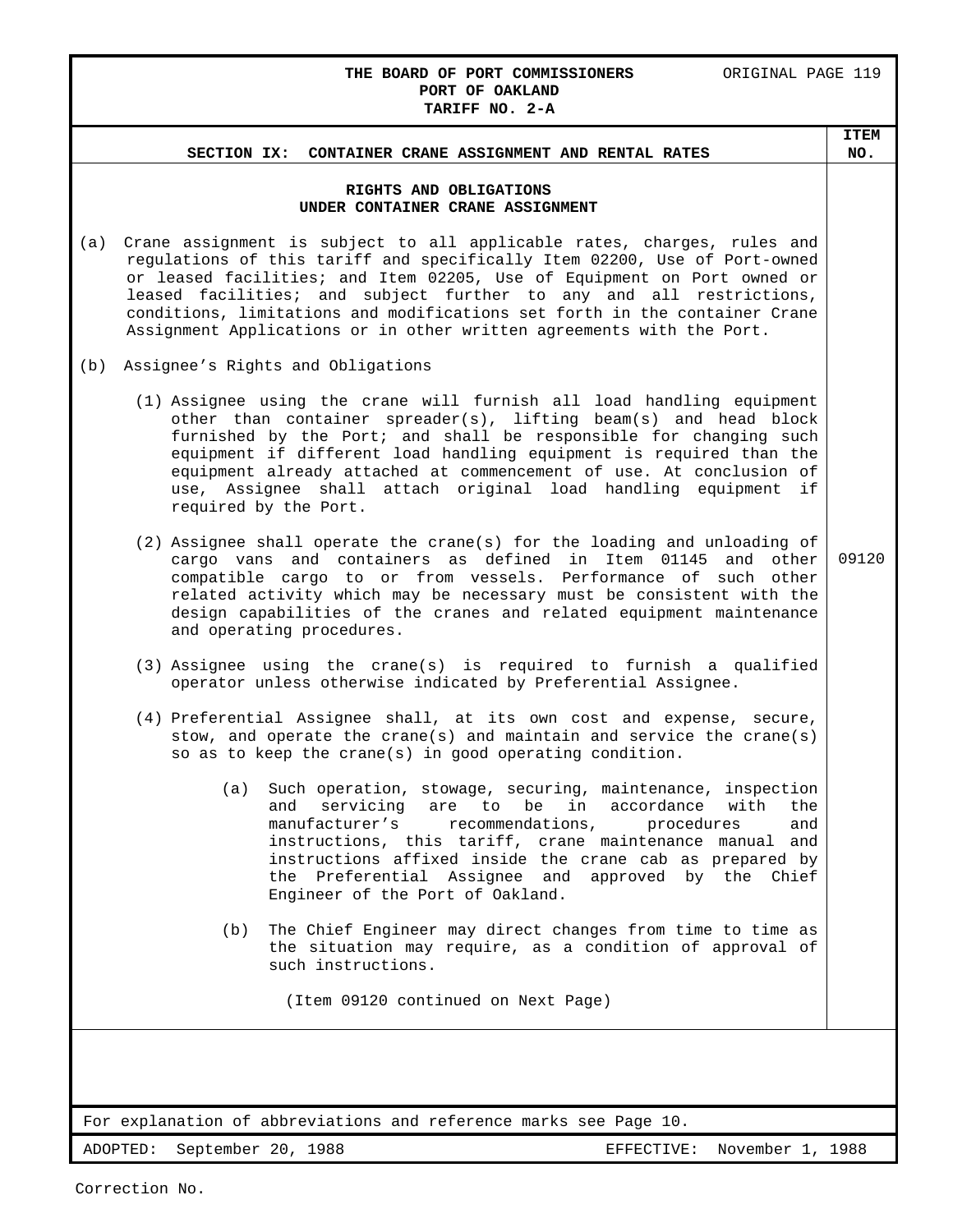| 2 <sup>nd</sup> REVISED PAGE 120<br>THE BOARD OF PORT COMMISSIONERS<br>Cancels<br>PORT OF OAKLAND                                                                                                                                                                                                                                                                                                                                                                                                                                                                                                                                                                                                                                                                                                                                                                                                                                                                                                             |                           |
|---------------------------------------------------------------------------------------------------------------------------------------------------------------------------------------------------------------------------------------------------------------------------------------------------------------------------------------------------------------------------------------------------------------------------------------------------------------------------------------------------------------------------------------------------------------------------------------------------------------------------------------------------------------------------------------------------------------------------------------------------------------------------------------------------------------------------------------------------------------------------------------------------------------------------------------------------------------------------------------------------------------|---------------------------|
| 1st REVISED PAGE 120<br>TARIFF NO. 2-A                                                                                                                                                                                                                                                                                                                                                                                                                                                                                                                                                                                                                                                                                                                                                                                                                                                                                                                                                                        |                           |
| SECTION IX:<br>CONTAINER CRANE ASSIGNMENT AND RENTAL RATES                                                                                                                                                                                                                                                                                                                                                                                                                                                                                                                                                                                                                                                                                                                                                                                                                                                                                                                                                    | <b>ITEM</b><br>NO.        |
| RIGHTS AND OBLIGATIONS<br>UNDER CONTAINER CRANE ASSIGNMENT<br>(5)<br>Assignee agrees to submit weekly reports for billing, statistical<br>and informational purposes in a form satisfactory to the Port,<br>which provides information noting on forms provided by the Port,<br>the number of moves of empty and loaded twenty foot equivalent<br>units and hours by category specified on the crane(s) is (are) used<br>on a vessel by vessel basis. Rates payable to the Port will be in<br>accordance with the provisions of Section IX of this tariff except<br>where contrary provisions of any other Container Crane Agreement<br>are applicable                                                                                                                                                                                                                                                                                                                                                        |                           |
| Preferential Assignee shall be responsible for and perform all<br>(6)<br>necessary maintenance and service work. Preferential or Secondary<br>Assignee, while using the crane(s) under assignment, shall be<br>responsible for any and all damage, repairs or replacements to the<br>assigned crane that become necessary for any reason whatsoever save<br>and except those damages, or need for repairs or replacements, that<br>the Assignee satisfactorily establishes are caused solely by the<br>active negligence of the Port, by earthquake or other acts of God<br>or by acts of third parties not arising out of or in the course of<br>Assignees operations where Assignee's negligence or breach of its<br>maintenance or other obligation is not a contributing cause, or by<br>latent defect or faulty design or construction, and which damage or<br>need for repairs or replacements was not caused in part by<br>Assignee's negligence or breach of its maintenance or other<br>obligations. | $($ $\wedge$ $)$<br>09120 |
| (7)<br>The Preferential Assignee's maintenance and servicing program for<br>crane(s) shall include a requirement for immediate spot painting<br>when paint is damaged, but Preferential Assignee shall not be<br>responsible for the overall painting of the crane(s).<br>(Item 09120 continued on next page)                                                                                                                                                                                                                                                                                                                                                                                                                                                                                                                                                                                                                                                                                                 |                           |
|                                                                                                                                                                                                                                                                                                                                                                                                                                                                                                                                                                                                                                                                                                                                                                                                                                                                                                                                                                                                               |                           |

ADOPTED: April 21, 1998 EFFECTIVE: May 1, 1998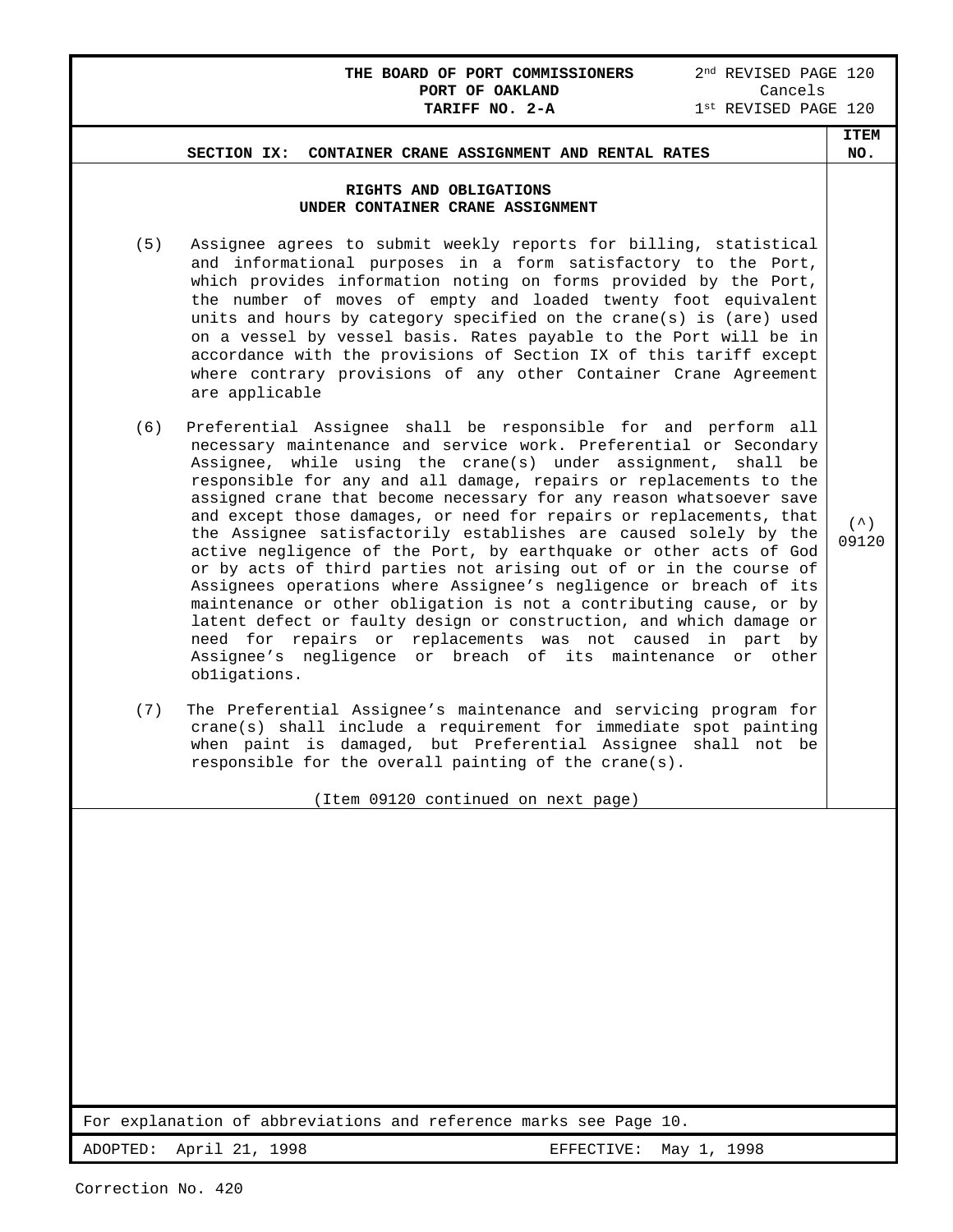#### THE BOARD OF PORT COMMISSIONERS ORIGINAL PAGE 121 **PORT OF OAKLAND TARIFF NO. 2-A**

| RIGHTS AND OBLIGATIONS<br>UNDER CONTAINER CRANE ASSIGNMENT<br>(8)<br>Notwithstanding the Port's right to inspect the crane(s), the<br>Preferential Assignee shall diligently inspect the crane(s)<br>during the term of assignment. The Preferential Assignee and<br>Secondary Assignee, while using the crane(s) under assignment,<br>shall promptly advise the Port of any condition of or damage to<br>the crane(s) requiring maintenance or repairs for which the Port<br>is responsible pursuant to the provisions of this tariff, or<br>other written agreement.<br>(9)<br>Immediately after the Preferential Assignee or<br>Secondary<br>Assignee knows or reasonably should know that said crane(s) is<br>damaged or is in need of repair, the Assignee shall notify the<br>in order<br>that the Port<br>can undertake<br>such timely<br>Port<br>investigations that it determines necessary. In the event the<br>appropriate Assignee does not notify the Port, pursuant to a<br>notification list provided by the Port, within a reasonable<br>period of time (in no event to exceed twelve hours)<br>such<br>Assignee shall in all cases repair said crane at its sole cost<br>and expense<br>(10)<br>Assignee shall not be responsible for repairs or replacements of<br>motor or gear reducers of fifty (50) horsepower or larger when,<br>in the opinion of the Port's Chief Engineer, such repairs or<br>replacements require that the motor or gear reducer be removed<br>from the crane or that gears be removed from the gear reducer,<br>except when such repairs or replacements are necessary because<br>of lack of maintenance or improper crane usage.<br>For the purposes of this tariff, major structural elements are<br>(11)<br>crane legs, sill beams, portal beams, structural cross bracing<br>for crane legs, bridge girders, forestays, backstays, booms, and<br>boom support structures.<br>Preferential Assignee shall<br>be<br>responsible<br>(a)<br>The<br>for<br>inspecting all structural elements.<br>(Item 09120 continued on next Page) | SECTION IX:<br>CONTAINER CRANE ASSIGNMENT AND RENTAL RATES        | ITEM<br>NO. |
|----------------------------------------------------------------------------------------------------------------------------------------------------------------------------------------------------------------------------------------------------------------------------------------------------------------------------------------------------------------------------------------------------------------------------------------------------------------------------------------------------------------------------------------------------------------------------------------------------------------------------------------------------------------------------------------------------------------------------------------------------------------------------------------------------------------------------------------------------------------------------------------------------------------------------------------------------------------------------------------------------------------------------------------------------------------------------------------------------------------------------------------------------------------------------------------------------------------------------------------------------------------------------------------------------------------------------------------------------------------------------------------------------------------------------------------------------------------------------------------------------------------------------------------------------------------------------------------------------------------------------------------------------------------------------------------------------------------------------------------------------------------------------------------------------------------------------------------------------------------------------------------------------------------------------------------------------------------------------------------------------------------------------------------------------------------------------------|-------------------------------------------------------------------|-------------|
|                                                                                                                                                                                                                                                                                                                                                                                                                                                                                                                                                                                                                                                                                                                                                                                                                                                                                                                                                                                                                                                                                                                                                                                                                                                                                                                                                                                                                                                                                                                                                                                                                                                                                                                                                                                                                                                                                                                                                                                                                                                                                  |                                                                   |             |
|                                                                                                                                                                                                                                                                                                                                                                                                                                                                                                                                                                                                                                                                                                                                                                                                                                                                                                                                                                                                                                                                                                                                                                                                                                                                                                                                                                                                                                                                                                                                                                                                                                                                                                                                                                                                                                                                                                                                                                                                                                                                                  |                                                                   |             |
|                                                                                                                                                                                                                                                                                                                                                                                                                                                                                                                                                                                                                                                                                                                                                                                                                                                                                                                                                                                                                                                                                                                                                                                                                                                                                                                                                                                                                                                                                                                                                                                                                                                                                                                                                                                                                                                                                                                                                                                                                                                                                  |                                                                   | 09120       |
|                                                                                                                                                                                                                                                                                                                                                                                                                                                                                                                                                                                                                                                                                                                                                                                                                                                                                                                                                                                                                                                                                                                                                                                                                                                                                                                                                                                                                                                                                                                                                                                                                                                                                                                                                                                                                                                                                                                                                                                                                                                                                  |                                                                   |             |
|                                                                                                                                                                                                                                                                                                                                                                                                                                                                                                                                                                                                                                                                                                                                                                                                                                                                                                                                                                                                                                                                                                                                                                                                                                                                                                                                                                                                                                                                                                                                                                                                                                                                                                                                                                                                                                                                                                                                                                                                                                                                                  |                                                                   |             |
|                                                                                                                                                                                                                                                                                                                                                                                                                                                                                                                                                                                                                                                                                                                                                                                                                                                                                                                                                                                                                                                                                                                                                                                                                                                                                                                                                                                                                                                                                                                                                                                                                                                                                                                                                                                                                                                                                                                                                                                                                                                                                  |                                                                   |             |
|                                                                                                                                                                                                                                                                                                                                                                                                                                                                                                                                                                                                                                                                                                                                                                                                                                                                                                                                                                                                                                                                                                                                                                                                                                                                                                                                                                                                                                                                                                                                                                                                                                                                                                                                                                                                                                                                                                                                                                                                                                                                                  |                                                                   |             |
|                                                                                                                                                                                                                                                                                                                                                                                                                                                                                                                                                                                                                                                                                                                                                                                                                                                                                                                                                                                                                                                                                                                                                                                                                                                                                                                                                                                                                                                                                                                                                                                                                                                                                                                                                                                                                                                                                                                                                                                                                                                                                  |                                                                   |             |
|                                                                                                                                                                                                                                                                                                                                                                                                                                                                                                                                                                                                                                                                                                                                                                                                                                                                                                                                                                                                                                                                                                                                                                                                                                                                                                                                                                                                                                                                                                                                                                                                                                                                                                                                                                                                                                                                                                                                                                                                                                                                                  |                                                                   |             |
|                                                                                                                                                                                                                                                                                                                                                                                                                                                                                                                                                                                                                                                                                                                                                                                                                                                                                                                                                                                                                                                                                                                                                                                                                                                                                                                                                                                                                                                                                                                                                                                                                                                                                                                                                                                                                                                                                                                                                                                                                                                                                  | For explanation of abbreviations and reference marks see Page 10. |             |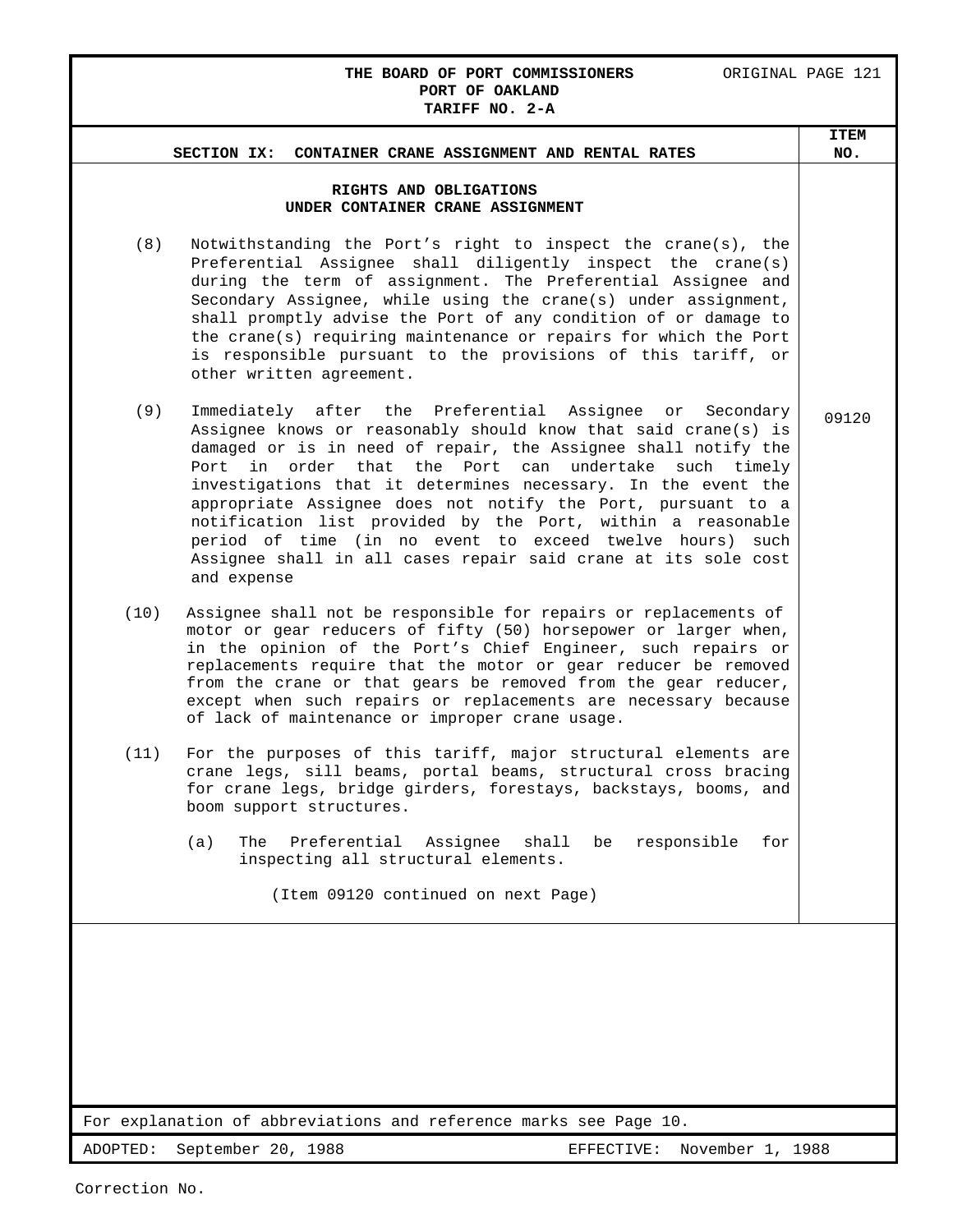### THE BOARD OF PORT COMMISSIONERS ORIGINAL PAGE 122 **PORT OF OAKLAND**

| TARIFF NO. 2-A                                                                                                                                                                                                                                                                                                                                                                                                                                                                                                                                                                                                                                                           |                    |
|--------------------------------------------------------------------------------------------------------------------------------------------------------------------------------------------------------------------------------------------------------------------------------------------------------------------------------------------------------------------------------------------------------------------------------------------------------------------------------------------------------------------------------------------------------------------------------------------------------------------------------------------------------------------------|--------------------|
| SECTION IX: CONTAINER CRANE ASSIGNMENT AND RENTAL RATES                                                                                                                                                                                                                                                                                                                                                                                                                                                                                                                                                                                                                  | <b>ITEM</b><br>NO. |
| RIGHTS AND OBLIGATIONS<br>UNDER CONTAINER CRANE ASSIGNMENT                                                                                                                                                                                                                                                                                                                                                                                                                                                                                                                                                                                                               |                    |
| (b) Assignee using the crane shall not be responsible for<br>structural repair(s) or replacement of major structural<br>elements except when such repairs or replacement are necessary<br>because of lack of maintenance or improper crane usage, or as<br>provided by provisions of this tariff.                                                                                                                                                                                                                                                                                                                                                                        |                    |
| (c) Ports' Rights and Obligations                                                                                                                                                                                                                                                                                                                                                                                                                                                                                                                                                                                                                                        |                    |
| The Port reserves the right, but is not obligated to inspect the<br>(1)<br>crane(s) and to require the appropriate Assignee to correct any<br>dangerous conditions and or unsafe operating procedures.                                                                                                                                                                                                                                                                                                                                                                                                                                                                   | 09120              |
| (2)<br>Port reserves the right, but is not obligated to audit the<br>Assignees maintenance procedures<br>Preferential<br>and<br>routine<br>servicing and maintenance program.<br>The Port agrees that such<br>right shall be reasonably exercised.                                                                                                                                                                                                                                                                                                                                                                                                                       |                    |
| Should the Preferential Assignee fail to provide any normal<br>(3)<br>required maintenance or servicing for the crane(s), the Port shall<br>have the option to provide same if Preferential Assignee fails to<br>do so after receiving three days notice from the Port and<br>Preferential Assignee shall immediately reimburse the Port the<br>cost thereof, including the Port's administrative overhead and/or<br>applicable service charges. The provision of such maintenance or<br>servicing by the Port shall in no event be construed as a waiver<br>of the duty of the appropriate Assignee to provide<br>such<br>maintenance and servicing as herein provided. |                    |
|                                                                                                                                                                                                                                                                                                                                                                                                                                                                                                                                                                                                                                                                          |                    |
|                                                                                                                                                                                                                                                                                                                                                                                                                                                                                                                                                                                                                                                                          |                    |
|                                                                                                                                                                                                                                                                                                                                                                                                                                                                                                                                                                                                                                                                          |                    |
|                                                                                                                                                                                                                                                                                                                                                                                                                                                                                                                                                                                                                                                                          |                    |
|                                                                                                                                                                                                                                                                                                                                                                                                                                                                                                                                                                                                                                                                          |                    |
| For explanation of abbreviations and reference marks see Page 10.                                                                                                                                                                                                                                                                                                                                                                                                                                                                                                                                                                                                        |                    |
| ADOPTED:<br>September 20, 1988<br>EFFECTIVE:<br>November 1, 1988                                                                                                                                                                                                                                                                                                                                                                                                                                                                                                                                                                                                         |                    |
|                                                                                                                                                                                                                                                                                                                                                                                                                                                                                                                                                                                                                                                                          |                    |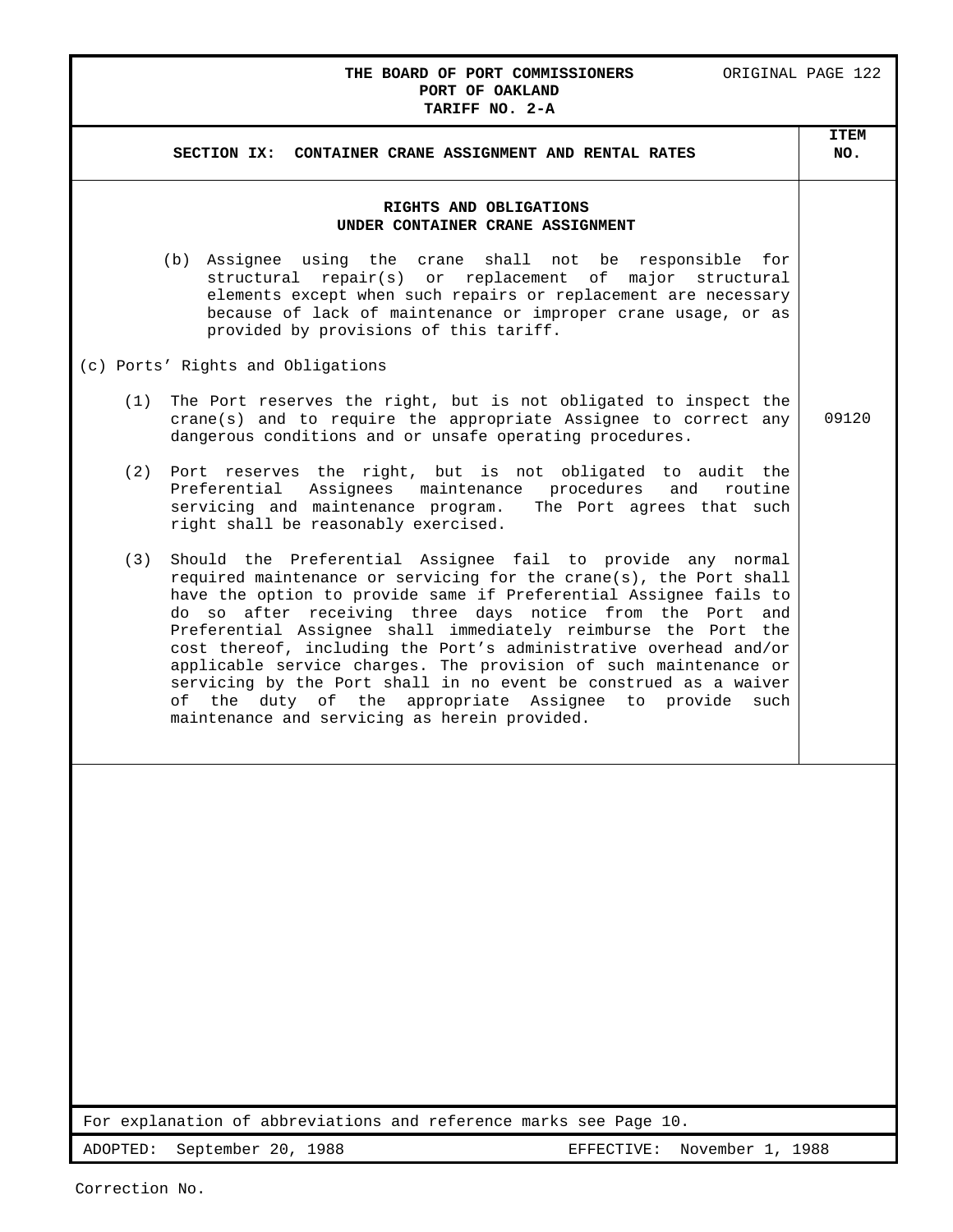|     | Cancels<br>PORT OF OAKLAND<br>4 <sup>th</sup> REVISED PAGE 123<br>TARIFF NO. 2-A                                                                                                                                                                                                                                                                                                                                                        |                    |
|-----|-----------------------------------------------------------------------------------------------------------------------------------------------------------------------------------------------------------------------------------------------------------------------------------------------------------------------------------------------------------------------------------------------------------------------------------------|--------------------|
|     | <b>SECTION IX:</b><br>CONTAINER CRANE ASSIGNMENT AND RENTAL RATES                                                                                                                                                                                                                                                                                                                                                                       | <b>ITEM</b><br>NO. |
|     |                                                                                                                                                                                                                                                                                                                                                                                                                                         |                    |
|     | GENERAL CRANE RENTALS RULES AND CONDITIONS                                                                                                                                                                                                                                                                                                                                                                                              |                    |
| (a) | Charges are for the use of the cranes only. Crane rental rates for<br>containerized cargo shall be assessed in accordance with Tariff Items<br>09130 through 09165. Breakbulk cargo, defined in Item 01120 which<br>requires use of container gantry cranes, shall be assessed crane<br>rental on the basis of \$ 368.00 per load lifted. Wharfage, dockage and<br>other tariff charges are in addition to the charges named in herein. |                    |
| (b) | For general rules and regulations regarding use of equipment refer to<br>Tariff Item 02205.                                                                                                                                                                                                                                                                                                                                             | ( I )<br>09125     |
| (c) | (Except as specifically provided in this tariff section, crane rental<br>is billed by and directly payable to the Port.                                                                                                                                                                                                                                                                                                                 |                    |
| (d) | Except as specifically provided in this tariff section, electrical<br>power furnished to Preferential Terminal Operations by Pacific Gas and<br>Electric Company (PG&E) will be billed by PG&E directly to each<br>Preferential Terminal Operator. The Preferential Terminal Operator<br>will pay PG&E directly for subject power service.                                                                                              |                    |
| (e) | In return for providing maintenance, repair and power for the crane<br>when used in the Preferential Crane Assignee's terminal area, the<br>Preferential Crane Assignee may retain the maintenance, repair and<br>power charges for said (crane(s)).                                                                                                                                                                                    |                    |
| (f) | In the event the crane is used by a Secondary Assignee on the<br>Preferential Crane Assignee's terminal area, the maintenance, repairs<br>and power charges to the extent provided in this tariff will be billed<br>by and are directly payable to the Preferential Crane Assignee.                                                                                                                                                     |                    |
| (q) | In the event the crane is used outside of the Preferential Crane<br>Assignee's terminal area:                                                                                                                                                                                                                                                                                                                                           |                    |
|     | The power will be billed to the user of the crane by, and paid<br>(1)<br>directly to, the Preferential Terminal Operator (or the Port if<br>there is no Preferential Terminal Operator) of the facility at<br>which the crane was used at the power rate for that crane as noted<br>in this tariff.                                                                                                                                     |                    |
|     | (Item 09125 continued on Next Page)                                                                                                                                                                                                                                                                                                                                                                                                     |                    |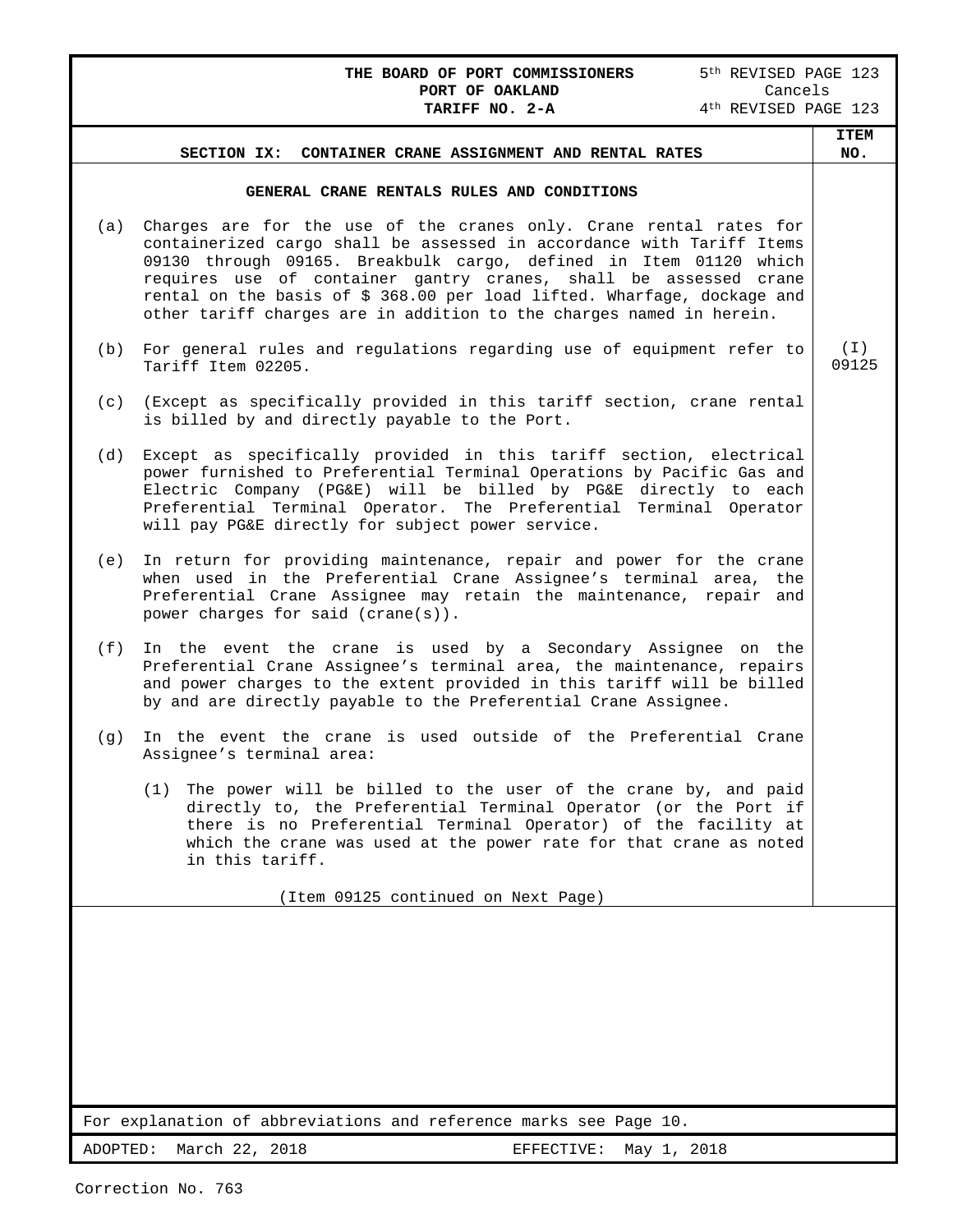#### **THE BOARD OF PORT COMMISSIONERS** ORIGINAL PAGE 124 **PORT OF OAKLAND TARIFF NO. 2-A**

|          | SECTION IX: CONTAINER CRANE ASSIGNMENT AND RENTAL RATES                                                                                                                                                                                                                  | <b>ITEM</b><br>NO. |
|----------|--------------------------------------------------------------------------------------------------------------------------------------------------------------------------------------------------------------------------------------------------------------------------|--------------------|
|          | GENERAL CRANE RENTALS RULES AND CONDITIONS                                                                                                                                                                                                                               |                    |
| (2)      | The maintenance and repair charges will be retained by the Preferential<br>Crane Assignee when the crane is used by the Preferential Crane Assignee<br>outside of the Preferential Crane Assignee's terminal area.                                                       | 09125              |
| (3)      | When the crane is used by a Secondary Assignee (crane user) outside of<br>the Preferential Crane Assignee's terminal area, the maintenance and<br>repair charges will be billed to the Secondary Crane user by,<br>and<br>collected by, the Preferential Crane Assignee. |                    |
|          |                                                                                                                                                                                                                                                                          |                    |
|          |                                                                                                                                                                                                                                                                          |                    |
|          |                                                                                                                                                                                                                                                                          |                    |
|          |                                                                                                                                                                                                                                                                          |                    |
|          |                                                                                                                                                                                                                                                                          |                    |
|          |                                                                                                                                                                                                                                                                          |                    |
|          |                                                                                                                                                                                                                                                                          |                    |
|          |                                                                                                                                                                                                                                                                          |                    |
|          |                                                                                                                                                                                                                                                                          |                    |
|          |                                                                                                                                                                                                                                                                          |                    |
|          |                                                                                                                                                                                                                                                                          |                    |
|          |                                                                                                                                                                                                                                                                          |                    |
|          |                                                                                                                                                                                                                                                                          |                    |
|          |                                                                                                                                                                                                                                                                          |                    |
|          |                                                                                                                                                                                                                                                                          |                    |
|          |                                                                                                                                                                                                                                                                          |                    |
|          |                                                                                                                                                                                                                                                                          |                    |
|          |                                                                                                                                                                                                                                                                          |                    |
|          |                                                                                                                                                                                                                                                                          |                    |
|          |                                                                                                                                                                                                                                                                          |                    |
|          | For explanation of abbreviations and reference marks see Page 10.                                                                                                                                                                                                        |                    |
| ADOPTED: | September 20, 1988<br>November 1, 1988<br>EFFECTIVE:                                                                                                                                                                                                                     |                    |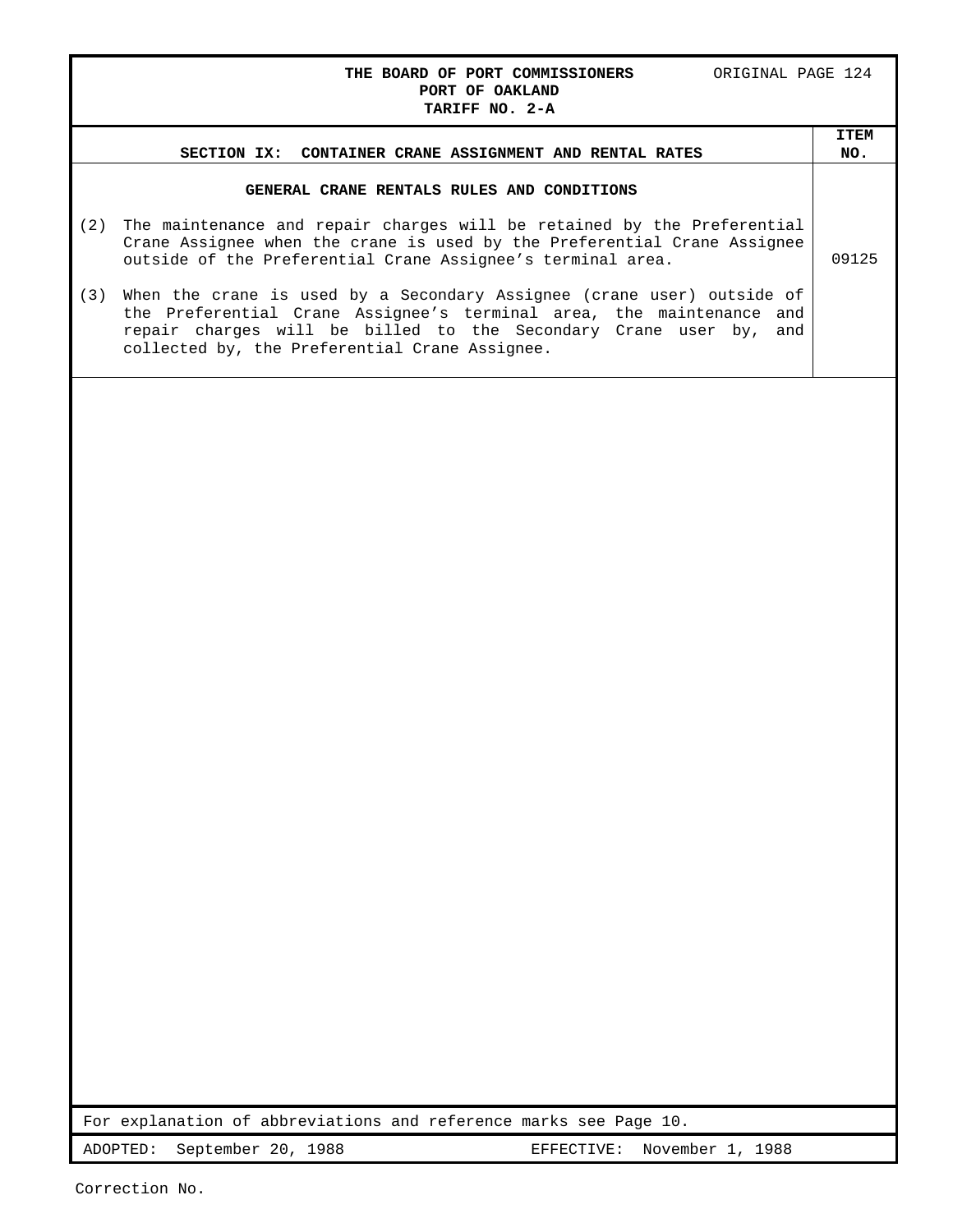| SECTION IX: CONTAINER CRANE ASSIGNMENT AND RENTAL RATES                                                      |              |
|--------------------------------------------------------------------------------------------------------------|--------------|
|                                                                                                              |              |
| TRAVELING GANTRY CRANE RENTAL RATES                                                                          |              |
| TERMINAL LOCATION: BERTHS 20 - 24                                                                            | ITEM<br>NO.  |
| THIS SPACE INTENTIONALLY LEFT BLANK                                                                          | (D)<br>09130 |
|                                                                                                              |              |
| For explanation of abbreviations and reference marks see Page 10.<br>ADOPTED:<br>June 11, 2020<br>EFFECTIVE: | July 1, 2020 |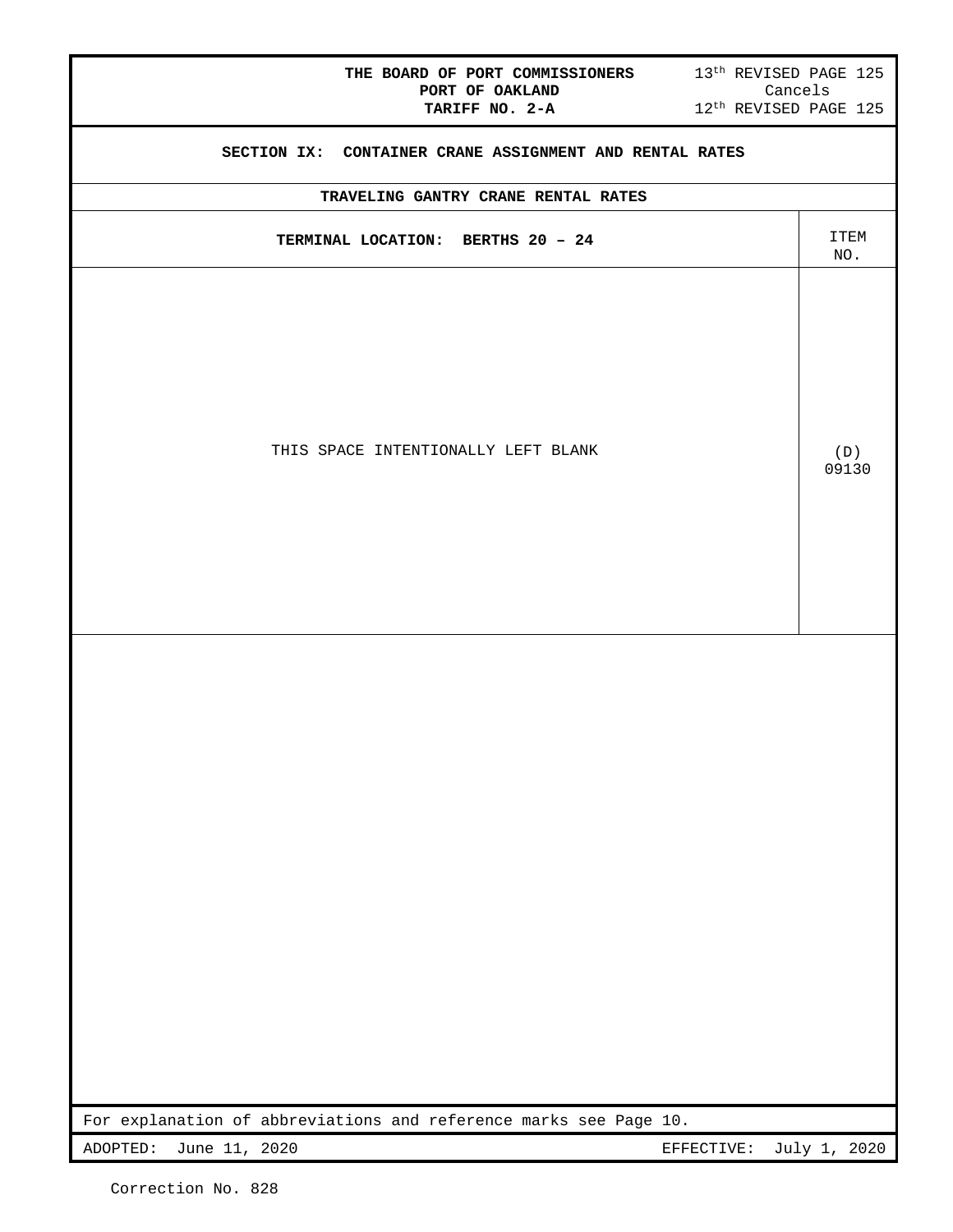### **THE BOARD OF PORT COMMISSIONERS** 7<sup>th</sup> REVISED PAGE 126<br>PORT OF OAKLAND Cancels **PORT OF OAKLAND** Cancels **TARIFF NO. 2-A** 6<sup>th</sup> REVISED PAGE 126

**SECTION IX: CONTAINER CRANE ASSIGNMENT AND RENTAL RATES**

**TRAVELING GANTRY CRANE RENTAL RATES**

**THIS PAGE INTENTIONALLY LEFT BLANK**

For explanation of abbreviations and reference marks see Page 10.

ADOPTED: January 23, 2001 EFFECTIVE: March 1, 2001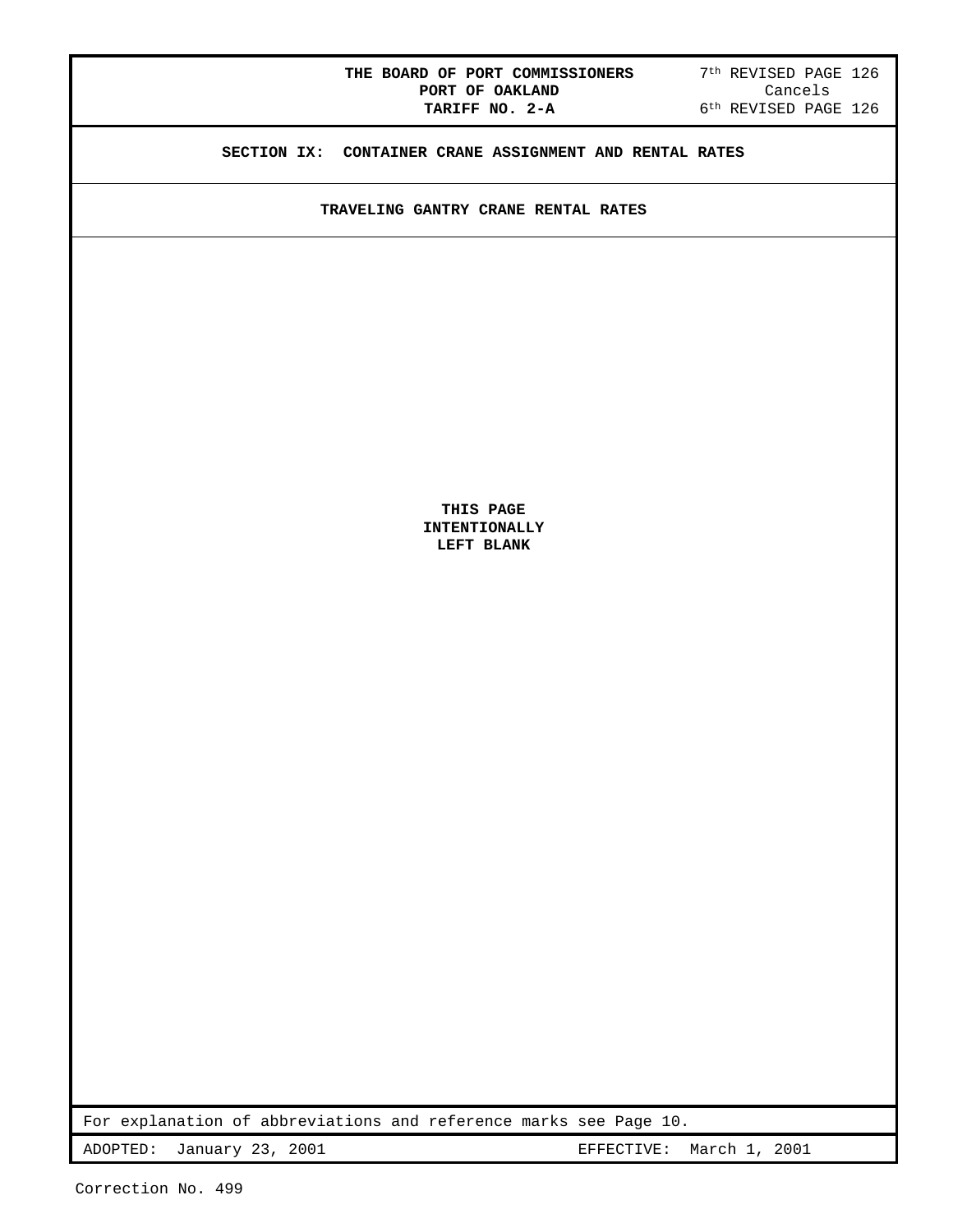### **THE BOARD OF PORT COMMISSIONERS** 11<sup>th</sup> REVISED PAGE 127<br>**PORT OF OAKLAND** Cancels **PORT OF OAKLAND<br>TARIFF NO. 2-A**  $10^{th}$  REVISED PAGE 127 **SECTION XI: CONTAINER CRANE ASSIGNMENT AND RENTAL RATES TRAVELING GANTRY CRANE RENTAL RATES TERMINAL LOCATION: BERTH 20 - 24 ITEM NO.** PORT CRANE NO.  $X-438$  X-439 This space intentionally left blank (I) 09140 TYPE 2PMC 2PMC 2PMC Rental Basis Per Lift: Loaded or Empty TEU Loaded or Empty TEU Basic Rental:  $| 13.52 | 513.52$ Additional: Maintenance & Repair: Power:  $$3.71$ <br> $$3.74$ \$ .74  $$3.71$ \$ .74 Total Rental:  $\begin{array}{c|c|c|c|c|c|c|c|c} \hline \text{5} & 17.97 & \text{5} & 17.97 \end{array}$ Subject to Notes:  $\begin{vmatrix} 1, & 2, & 3, \end{vmatrix}$ 4 & 5 1, 2, 3, 4 & 5 NOTE 1: This is an electric powered traveling gantry-type container crane. NOTE 2: Rated capacity under the spreader of this crane is not to exceed 50,800 kg. NOTE 3: This crane is capable of twin lift. NOTE 4: This crane can be used at Berths 22 - 26. NOTE 5: Electrical power for these cranes will be provided by Pacific Gas & Electric Co. to the Port of Oakland and billed by the Port directly to the Preferential Terminal Operator.

For explanation of abbreviations and reference marks see Page 10.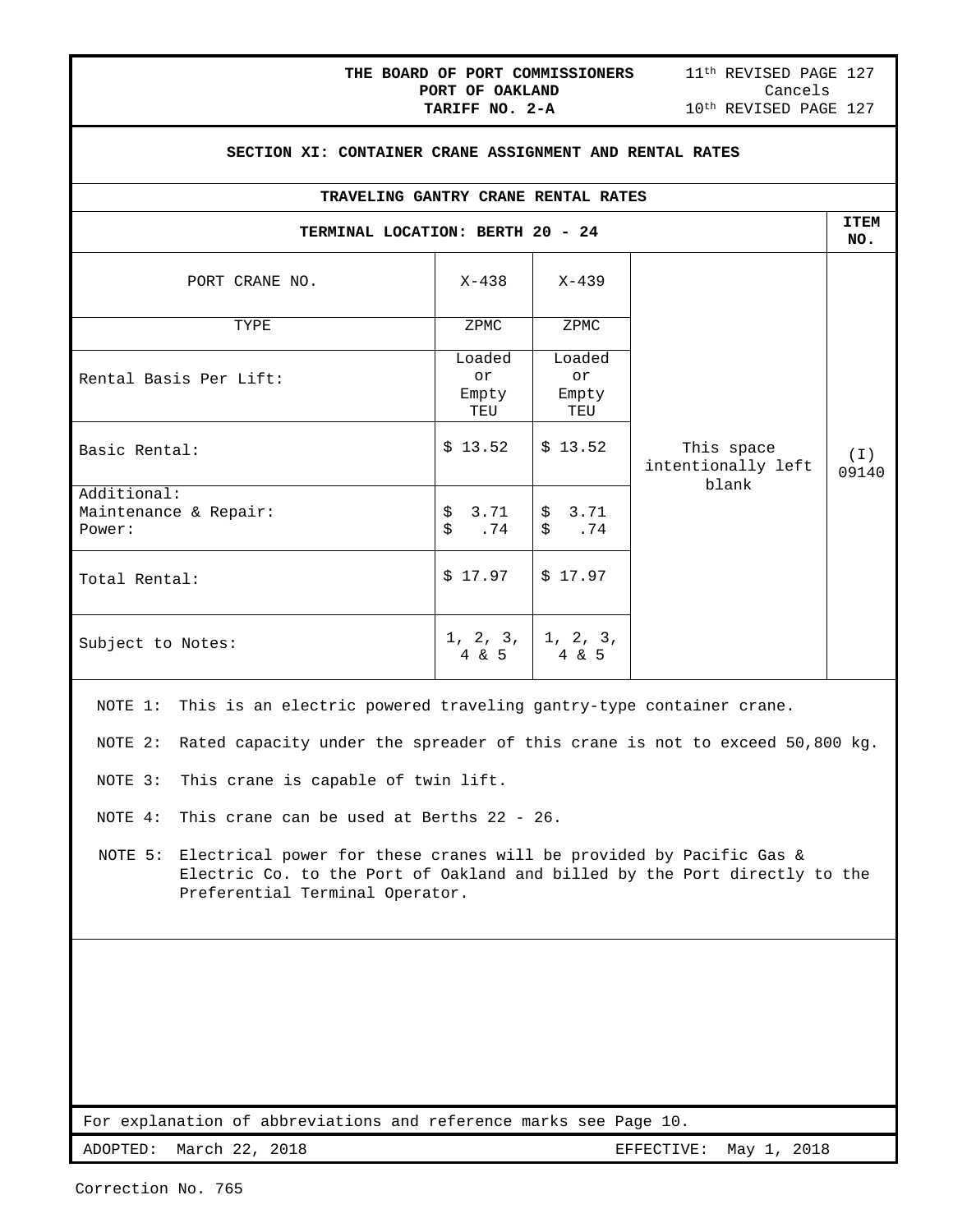| 13th REVISED PAGE 128<br>THE BOARD OF PORT COMMISSIONERS<br>Cancels<br>PORT OF OAKLAND<br>12 <sup>th</sup> REVISED PAGE 128<br>TARIFF NO. 2-A                                                   |                                            |                           |                                           |                |  |  |
|-------------------------------------------------------------------------------------------------------------------------------------------------------------------------------------------------|--------------------------------------------|---------------------------|-------------------------------------------|----------------|--|--|
| SECTION XI: CONTAINER CRANE ASSIGNMENT AND RENTAL RATES                                                                                                                                         |                                            |                           |                                           |                |  |  |
|                                                                                                                                                                                                 | <b>TRAVELING GANTRY CRANE RENTAL RATES</b> |                           |                                           |                |  |  |
|                                                                                                                                                                                                 | TERMINAL LOCATION: BERTH 20 - 24           |                           |                                           | ITEM<br>NO.    |  |  |
| PORT CRANE NO.                                                                                                                                                                                  | X-409                                      | X-410                     |                                           |                |  |  |
| TYPE                                                                                                                                                                                            | KSEC                                       | KSEC                      |                                           |                |  |  |
| Rental Basis Per Lift:                                                                                                                                                                          | Loaded<br>or<br>Empty TEU                  | Loaded<br>or<br>Empty TEU | This space<br>intentionally left<br>blank |                |  |  |
| Basic Rental:<br>(See Note 5)                                                                                                                                                                   | \$13.20<br>\$13.52                         | \$13.20<br>\$13.52        |                                           | ( I )<br>09145 |  |  |
| Additional:<br>Maintenance & Repair:<br>Power:                                                                                                                                                  | \$<br>3.71<br>.74<br>\$                    | \$3.71<br>\$<br>.74       |                                           |                |  |  |
| Total Rental:                                                                                                                                                                                   | \$17.65<br>\$17.97                         | \$17.65<br>\$17.97        |                                           |                |  |  |
| Subject to Notes:                                                                                                                                                                               | 1, 2, 3<br>$4 \& 5$                        | 1, 2, 3<br>4 & 5          |                                           |                |  |  |
| This is an electric powered traveling gantry-type container crane.<br>NOTE 1:                                                                                                                   |                                            |                           |                                           |                |  |  |
| Rated capacity under the spreader of this crane is not to exceed 50,800 kg.<br>NOTE 2:                                                                                                          |                                            |                           |                                           |                |  |  |
| This crane can be used at Berths 22 - 26.<br>NOTE 3:                                                                                                                                            |                                            |                           |                                           |                |  |  |
| Electrical power for these cranes will be provided by Pacific Gas & Electric<br>NOTE 4:<br>Co. to the Port of Oakland and billed by the Port directly to the<br>Preferential Terminal Operator. |                                            |                           |                                           |                |  |  |
| This crane is capable of twin lift.<br>NOTE 5:                                                                                                                                                  |                                            |                           |                                           |                |  |  |
|                                                                                                                                                                                                 |                                            |                           |                                           |                |  |  |

For explanation of abbreviations and reference marks see Page 10.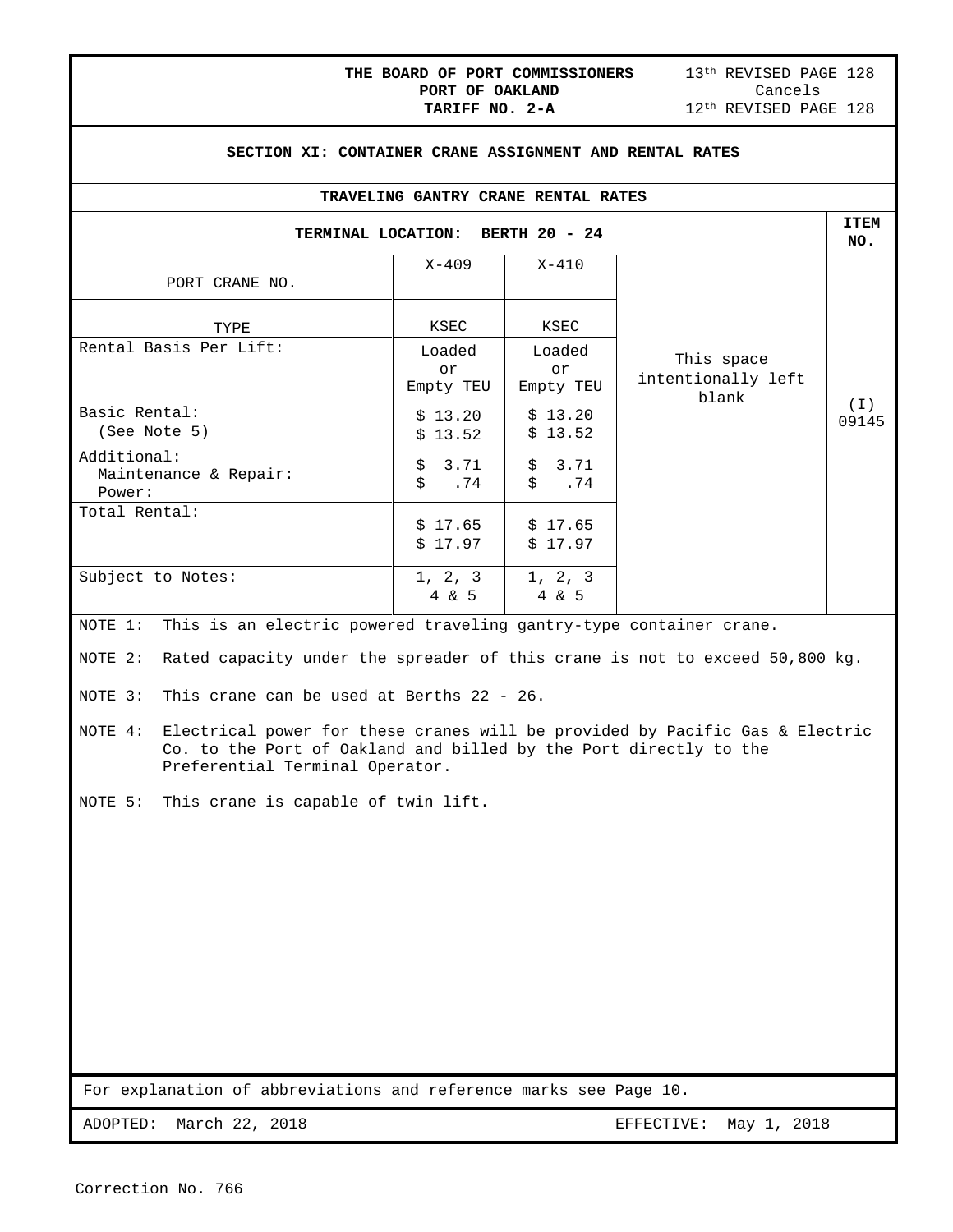| 14 <sup>th</sup> REVISED PAGE 129<br>THE BOARD OF PORT COMMISSIONERS<br>Cancels<br>PORT OF OAKLAND<br>13th REVISED PAGE 129<br>TARIFF NO. 2-A |                                            |                           |                           |            |  |  |
|-----------------------------------------------------------------------------------------------------------------------------------------------|--------------------------------------------|---------------------------|---------------------------|------------|--|--|
| SECTION IX: CONTAINER CRANE ASSIGNMENT AND RENTAL RATES                                                                                       |                                            |                           |                           |            |  |  |
|                                                                                                                                               | <b>TRAVELING GANTRY CRANE RENTAL RATES</b> |                           |                           |            |  |  |
| <b>ITEM</b><br><b>BERTHS 25 - 33</b><br>TERMINAL LOCATION:<br>NO.                                                                             |                                            |                           |                           |            |  |  |
| PORT CRANE NO.                                                                                                                                | $X-434$                                    | $X - 435$                 | $XC-40$                   |            |  |  |
| TYPE                                                                                                                                          | ZPMC                                       | ZPMC                      | ZPMC                      |            |  |  |
| Rental Basis Per Lift:                                                                                                                        | Loaded<br>or<br>Empty TEU                  | Loaded<br>or<br>Empty TEU | Loaded<br>or<br>Empty TEU |            |  |  |
| Basic Rental:                                                                                                                                 | \$15.16                                    | \$15.16                   | \$16.32                   | (<br>09150 |  |  |
| Additional:<br>Maintenance & Repair:<br>Power:                                                                                                | \$<br>3.71<br>\$<br>.74                    | \$3.71<br>$$-.74$         | 3.71<br>\$<br>\$<br>.74   |            |  |  |
| \$19.61<br>\$19.61<br>Total Rental:<br>\$20.77                                                                                                |                                            |                           |                           |            |  |  |
| 1, 2, 4,<br>1, 2, 4,<br>1, 4, 5,<br>Subject to Notes:<br>& 6<br>& 6<br>& 6                                                                    |                                            |                           |                           |            |  |  |
| NOTE 1: This is an electric powered traveling gantry-type container crane.                                                                    |                                            |                           |                           |            |  |  |
| Rated capacity under the spreader of this crane is not to exceed 55,883 kg.<br>NOTE 2:                                                        |                                            |                           |                           |            |  |  |
| NOTE 3:<br>None                                                                                                                               |                                            |                           |                           |            |  |  |
| Electrical power for these cranes will be provided and billed by the Port.<br>NOTE 4:                                                         |                                            |                           |                           |            |  |  |
| Rated capacity under the spreader of this crane shall not exceed 66,043 kg.<br>NOTE 5:                                                        |                                            |                           |                           |            |  |  |
| This crane is capable of twin lift.<br>NOTE 6:                                                                                                |                                            |                           |                           |            |  |  |
|                                                                                                                                               |                                            |                           |                           |            |  |  |

For explanation of abbreviations and reference marks see Page 10.

ADOPTED: May 27, 2021 **EFFECTIVE:** July 1, 2021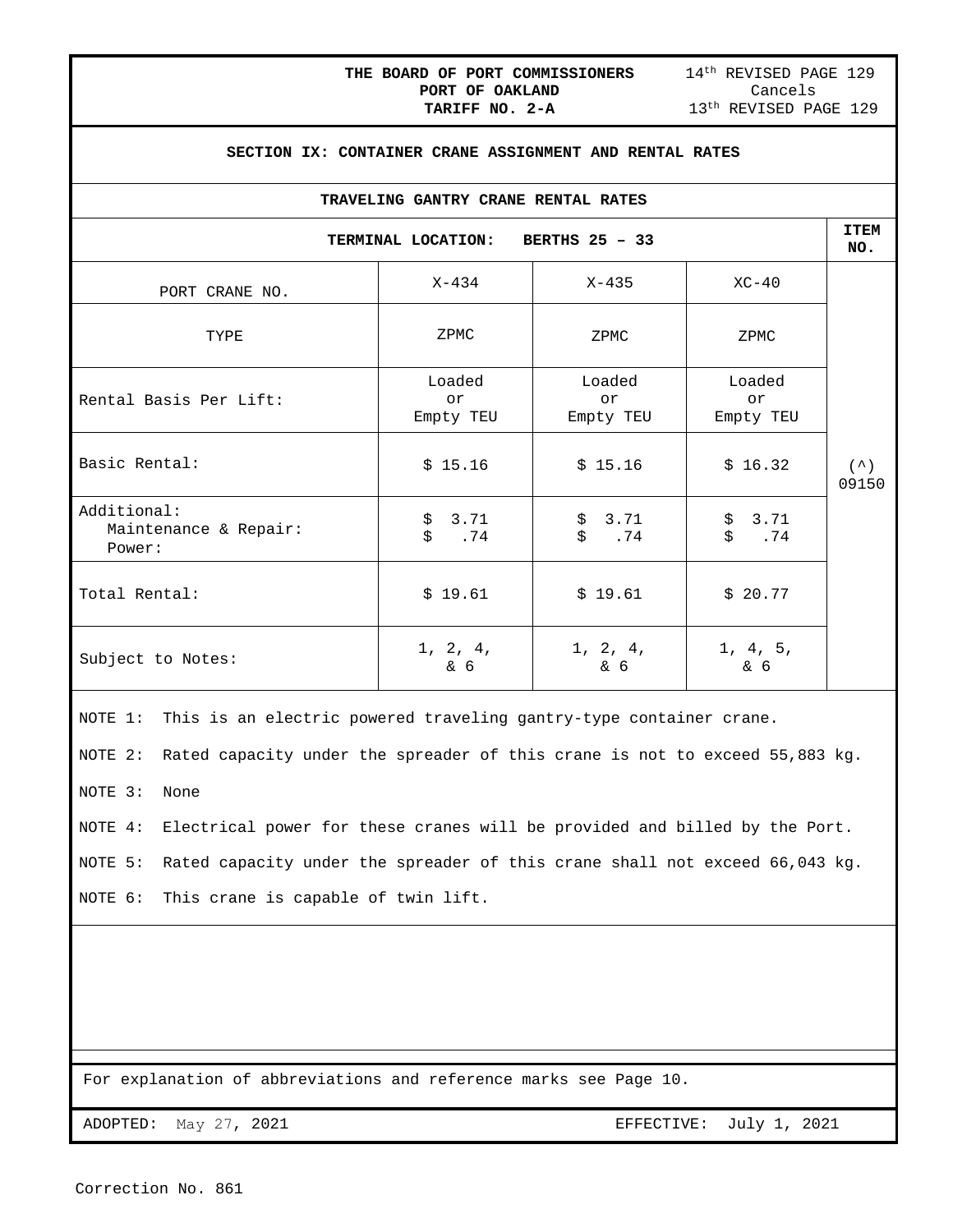# **THE BOARD OF PORT COMMISSIONERS** 11<sup>th</sup> REVISED PAGE 130<br>**PORT OF OAKLAND** Cancels **PORT OF OAKLAND<br>TARIFF NO. 2-A**

 $10^{th}$  REVISED PAGE 130

### **SECTION IX: CONTAINER CRANE ASSIGNMENT AND RENTAL RATES**

#### **TRAVELING GANTRY CRANE RENTAL RATES**

| TERMINAL LOCATION: BERTH 25 - 33               |                         |                         |                        |  | <b>ITEM</b><br>NO.        |
|------------------------------------------------|-------------------------|-------------------------|------------------------|--|---------------------------|
| PORT CRANE NO.                                 | $X-430$                 | X-431                   | $X - 433$              |  |                           |
| TYPE                                           | MITSUI<br>PACECO        | MITSUI<br>PACECO        | MITSUI<br>PACECO       |  |                           |
| Rental Basis Per Lift:                         | Loaded or<br>Empty TEU  | Loaded or<br>Empty TEU  | Loaded or<br>Empty TEU |  |                           |
| Basic Rental                                   | \$13.52                 | \$13.52                 | \$13.52                |  | $($ $\wedge$ $)$<br>09152 |
| Additional:<br>Maintenance & Repair:<br>Power: | \$<br>3.66<br>\$<br>.74 | \$<br>3.66<br>\$<br>.74 | \$3.66<br>Ŝ.<br>.74    |  |                           |
| Total Rental                                   | \$17.92                 | \$17.92                 | \$17.92                |  |                           |
| Subject to Notes:                              | $1, 2 \& 5$             | $1, 2 \& 5$             | $1, 2 \& 5$            |  |                           |

NOTE 1: This is an electric powered traveling gantry-type container crane.

NOTE 2: Rated capacity under the spreader of this crane is not to exceed 40,600 kg.

NOTE 3: None

NOTE 4: None

Note 5: This crane is owned by the Preferential Terminal Operator.

For explanation of abbreviations and reference marks see Page 10.

ADOPTED: May 27, 2021 **EFFECTIVE:** July 1, 2021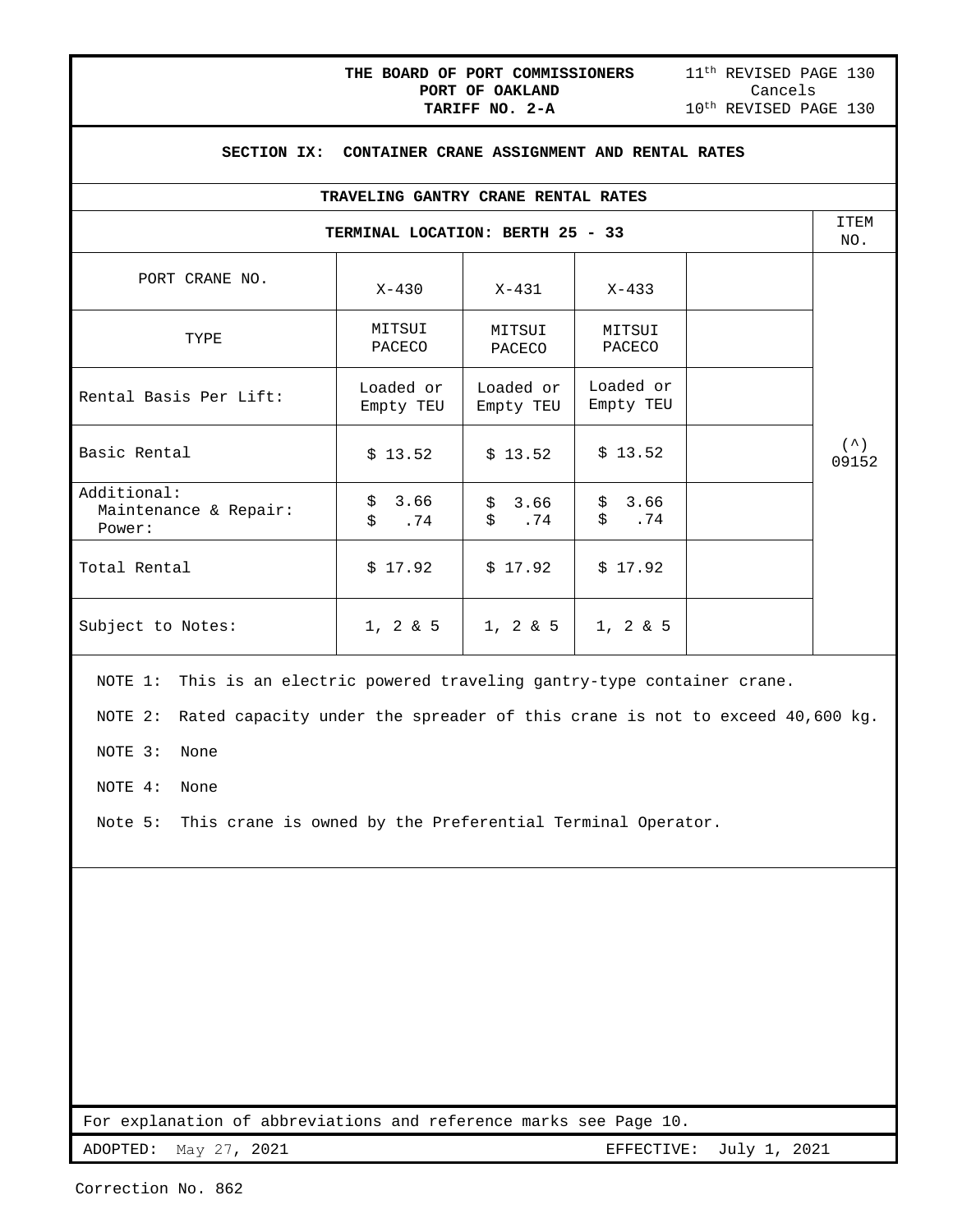|                                                | THE BOARD OF PORT COMMISSIONERS                         | PORT OF OAKLAND<br>TARIFF NO. 2-A | 3rd REVISED PAGE 130A<br>Cancels<br>2 <sup>nd</sup> REVISED PAGE 130A |                    |
|------------------------------------------------|---------------------------------------------------------|-----------------------------------|-----------------------------------------------------------------------|--------------------|
|                                                | SECTION IX: CONTAINER CRANE ASSIGNMENT AND RENTAL RATES |                                   |                                                                       |                    |
|                                                | TRAVELING GANTRY CRANE RENTAL RATES                     |                                   |                                                                       |                    |
|                                                | TERMINAL LOCATION: BERTHS 25 - 33                       |                                   |                                                                       | <b>ITEM</b><br>NO. |
| PORT CRANE NO.                                 | $XC-41$                                                 |                                   |                                                                       |                    |
| TYPE                                           | ZPMC                                                    |                                   |                                                                       |                    |
| Rental Basis Per Lift:                         | Loaded or<br>Empty TEU                                  |                                   |                                                                       |                    |
| Basic Rental                                   | \$16.32                                                 |                                   |                                                                       | (<br>09153         |
| Additional:<br>Maintenance & Repair:<br>Power: | \$3.71<br>$$-.74$                                       |                                   |                                                                       |                    |
| Total Rental                                   | \$20.77                                                 |                                   |                                                                       |                    |
| Subject to Notes:                              | 1, 2, 3<br>$\&$ 4                                       |                                   |                                                                       |                    |

NOTE 1: This is an electric powered traveling gantry-type container crane.

NOTE 2: Rated capacity under the spreader of this crane is not to exceed 66,043 kg.

NOTE 3: This crane is capable of twin lift.

NOTE 4: Electrical power for this crane will be provided and billed by the Port.

For explanation of abbreviations and reference marks see Page 10.

ADOPTED: May 27, 2021 CHANGE REFECTIVE: July 1, 2021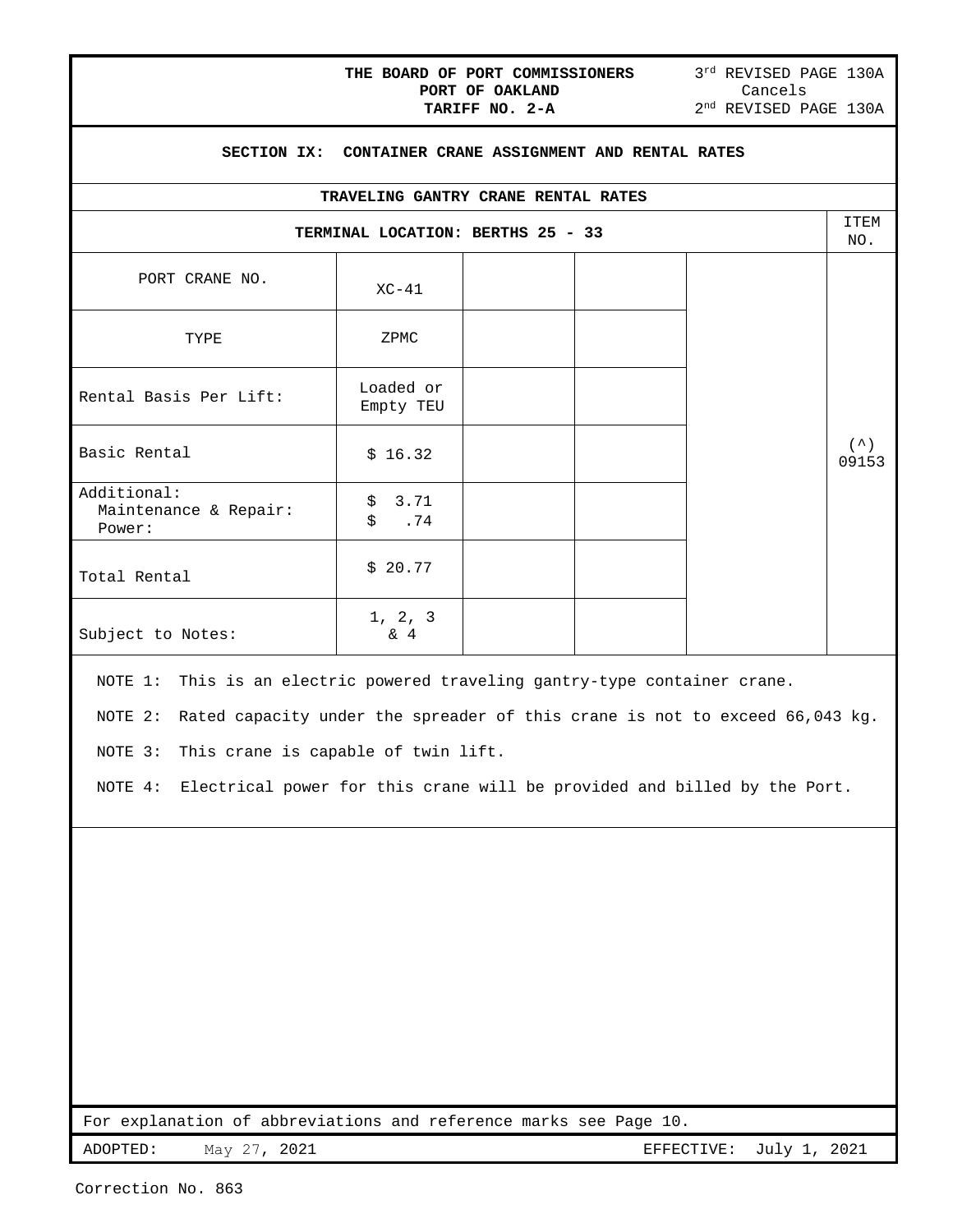# **THE BOARD OF PORT COMMISSIONERS** 16<sup>th</sup> REVISED PAGE 131 **PORT OF OAKLAND** Cancels **PORT OF OAKLAND<br>TARIFF NO. 2-A**

### **SECTION IX: CONTAINER CRANE ASSIGNMENT AND RENTAL RATES**

| TRAVELING GANTRY CRANE RENTAL RATES           |                           |                           |                           |                           |                |  |
|-----------------------------------------------|---------------------------|---------------------------|---------------------------|---------------------------|----------------|--|
| TERMINAL LOCATION: Berth 35 - 38              |                           |                           |                           |                           |                |  |
| PORT CRANE NO.                                | $XC-50$                   | $XC-51$                   | $XC-52$                   | $XC-53$                   |                |  |
| TYPE                                          | ZPMC                      | ZPMC                      | ZPMC                      | ZPMC                      |                |  |
| Rental Basis Per Lift:                        | Loaded<br>or<br>Empty TEU | Loaded<br>or<br>Empty TEU | Loaded<br>or<br>Empty TEU | Loaded<br>or<br>Empty TEU |                |  |
| Basic Rental:                                 | \$16.32                   | \$16.32                   | \$16.32                   | \$19.58                   | $(+)$<br>09155 |  |
| Additional:<br>Maintenance & Repair<br>Power: | \$3.71<br>\$0.74          | \$3.71<br>\$0.74          | \$3.71<br>\$0.74          | \$4.45<br>\$0.89          |                |  |
| Total Rental:                                 | \$20.77                   | \$20.77                   | \$20.77                   | \$24.92                   |                |  |
| Subject to Notes:                             | 1, 2, 3<br>& 4            | 1, 2, 3<br>& 4            | 1, 2, 3<br>& 4            | 1, 3, 4,<br>& 5           |                |  |

NOTE 1: This is an electric powered traveling gantry-type container crane.

NOTE 2: Rated capacity under the spreader of this crane is not to exceed 50,800 kg.

NOTE 3: This crane is capable of twin lift.

NOTE 4: This crane is owned by the Preferential Terminal Operator.

NOTE 5: Rated capacity under the spreader of this crane is not to exceed 60,963 kg.

For explanation of abbreviations and reference marks see Page 10.

ADOPTED: May 12, 2022 EFFECTIVE: July 1, 2022

L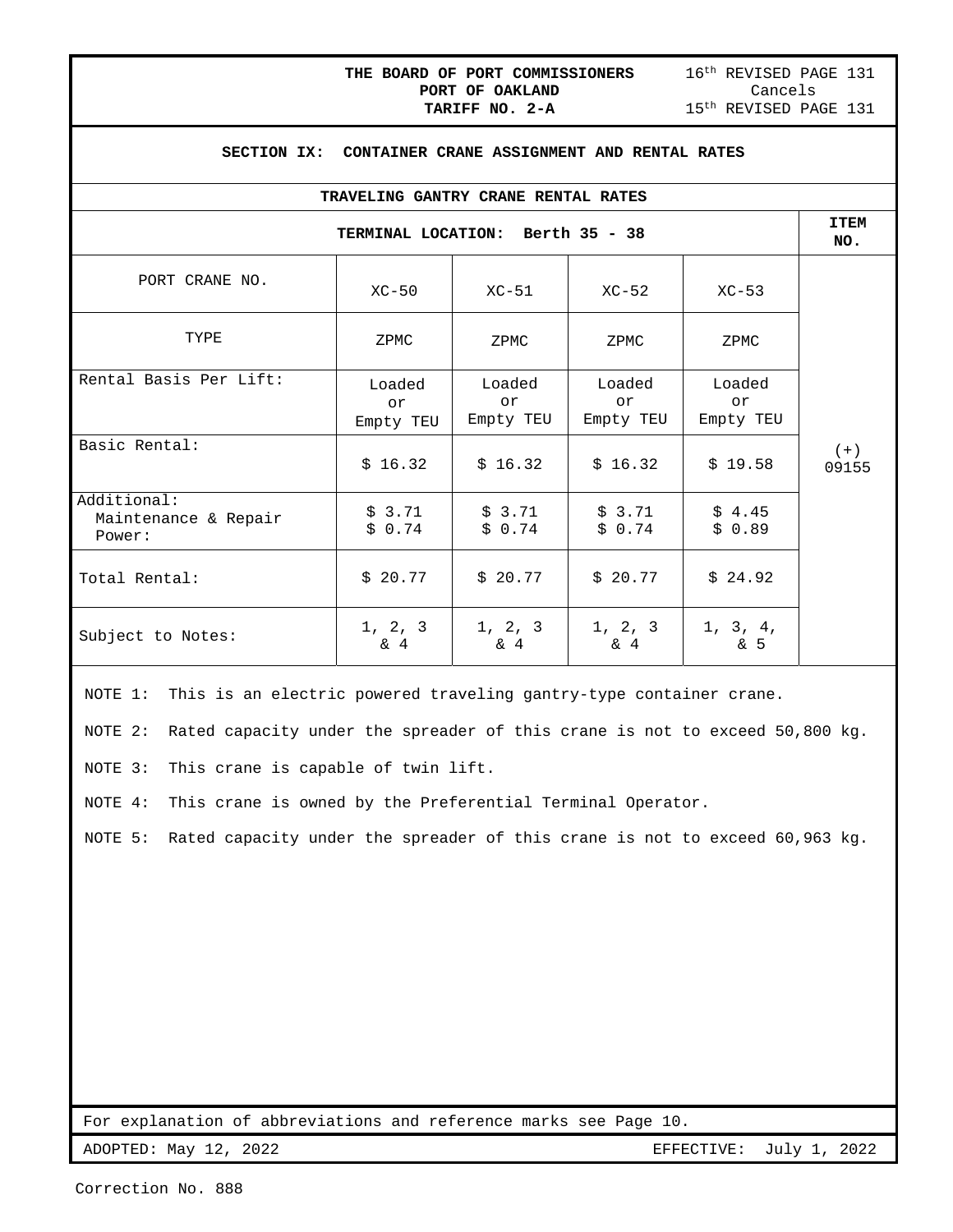| THE BOARD OF PORT COMMISSIONERS (*)11 <sup>th</sup> REVISED PAGE 132        |                                              |
|-----------------------------------------------------------------------------|----------------------------------------------|
| PORT OF OAKLAND<br>TARIFF NO. 2-A                                           | Cancels<br>10 <sup>th</sup> REVISED PAGE 132 |
| SECTION IX: CONTAINER CRANE ASSIGNMENT AND RENTAL RATES                     |                                              |
|                                                                             |                                              |
| TRAVELING GANTRY CRANE RENTAL RATES                                         |                                              |
| TERMINAL LOCATION:                                                          | ITEM<br>NO.                                  |
|                                                                             |                                              |
|                                                                             |                                              |
|                                                                             |                                              |
|                                                                             |                                              |
|                                                                             |                                              |
|                                                                             |                                              |
|                                                                             |                                              |
|                                                                             |                                              |
|                                                                             |                                              |
|                                                                             |                                              |
| This page intentionally left blank                                          |                                              |
|                                                                             |                                              |
|                                                                             |                                              |
|                                                                             |                                              |
|                                                                             |                                              |
|                                                                             |                                              |
|                                                                             |                                              |
|                                                                             |                                              |
|                                                                             |                                              |
|                                                                             |                                              |
|                                                                             |                                              |
|                                                                             |                                              |
|                                                                             |                                              |
|                                                                             |                                              |
|                                                                             |                                              |
|                                                                             |                                              |
|                                                                             |                                              |
|                                                                             |                                              |
| (*) All items on this page transferred to 10 <sup>th</sup> revised page 131 |                                              |
|                                                                             |                                              |
| For explanation of abbreviations and reference marks see Page 10.           |                                              |
| May 21, 2002<br>May 22, 2002<br>ADOPTED:<br>EFFECTIVE:                      |                                              |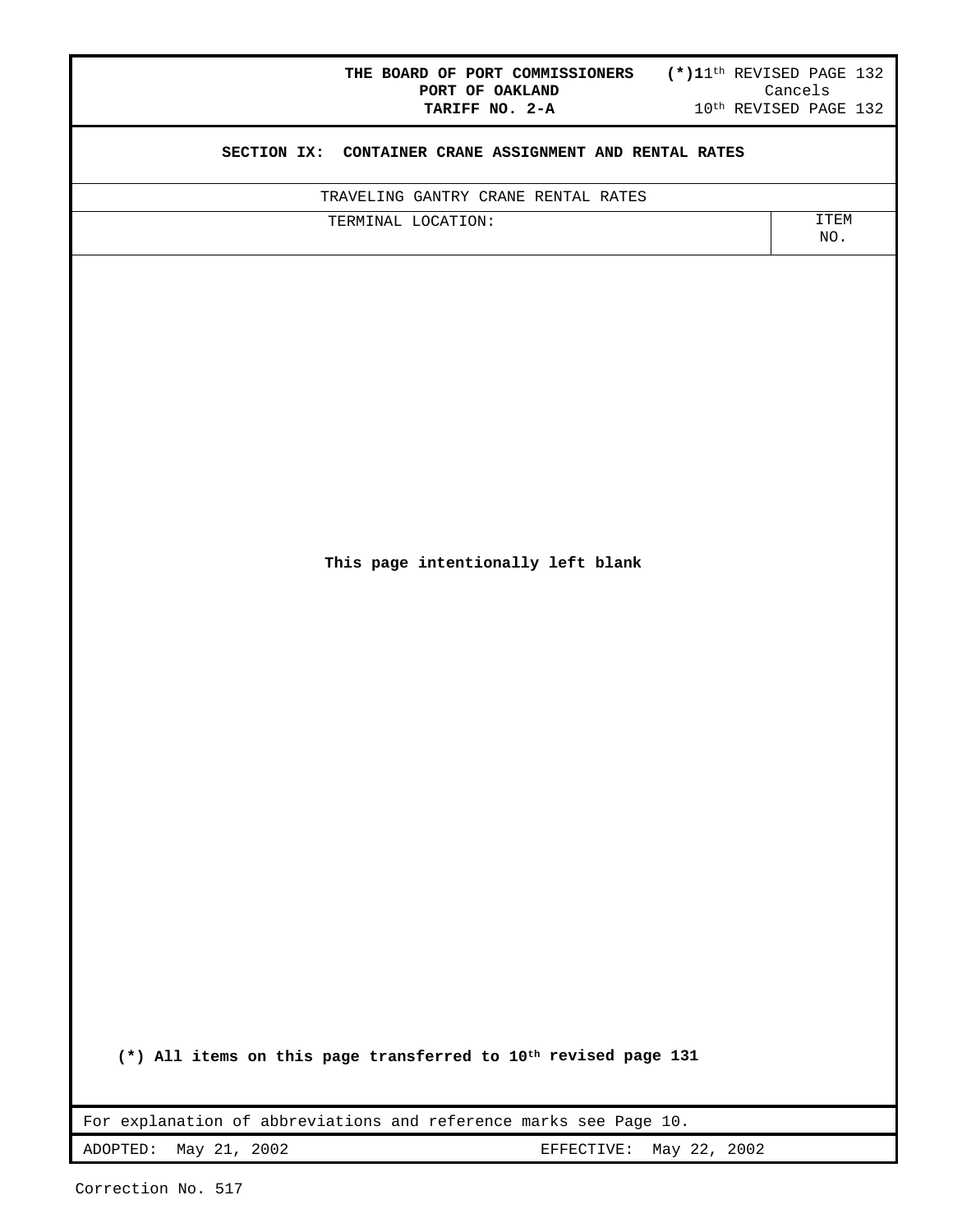|                                                         |                                     | THE BOARD OF PORT COMMISSIONERS<br>PORT OF OAKLAND<br>TARIFF NO. 2-A | 13th REVISED PAGE 133<br>Cancels<br>12 <sup>th</sup> REVISED PAGE 133 |                           |                    |
|---------------------------------------------------------|-------------------------------------|----------------------------------------------------------------------|-----------------------------------------------------------------------|---------------------------|--------------------|
| SECTION IX: CONTAINER CRANE ASSIGNMENT AND RENTAL RATES |                                     |                                                                      |                                                                       |                           |                    |
|                                                         | TRAVELING GANTRY CRANE RENTAL RATES |                                                                      |                                                                       |                           |                    |
|                                                         | TERMINAL LOCATION: BERTHS 55 - 59   |                                                                      |                                                                       |                           | <b>ITEM</b><br>NO. |
| PORT CRANE NO.                                          | $XC-20$                             | $XC-21$                                                              | $XC-22$                                                               | $XC-13$                   |                    |
| TYPE                                                    | ZPMC                                | ZPMC                                                                 | ZPMC                                                                  | ZPMC                      |                    |
| Rental Basis Per Lift:                                  | Loaded<br>or<br>Empty TEU           | Loaded<br>or<br>Empty TEU                                            | Loaded<br>or<br>Empty TEU                                             | Loaded<br>or<br>Empty TEU |                    |
| Basic Rental:                                           | \$19.58                             | \$19.58                                                              | \$19.58                                                               | \$16.32                   | $(+)$<br>09163     |
| Additional:<br>Maintenance & Repair:<br>Power:          | \$4.45<br>\$0.89                    | \$4.45<br>\$0.89                                                     | \$4.45<br>\$0.89                                                      | \$3.71<br>\$0.74          |                    |
| Total Rental:                                           | \$24.92                             | \$24.92                                                              | \$24.92                                                               | \$20.77                   |                    |
| Subject to Notes:                                       | 1, 2, 3, 4<br>& 5                   | 1, 2, 3, 4<br>& 5                                                    | 1, 2, 3, 4<br>& 5                                                     | 1, 2, 3<br>$\&$ 4         |                    |

NOTE 1: This is an electric powered traveling gantry-type container crane.

NOTE 2: Rated capacity under the spreader of this crane is not to exceed 66,043 kg.

NOTE 3: This crane is capable of twin lift.

NOTE 4: Electrical power for this crane will be provided by and billed by the Port.

NOTE 5: This crane is owned by the Preferential Terminal Operator.

For explanation of abbreviations and reference marks see Page 10.

ADOPTED: May 12, 2022 EFFECTIVE: July 1, 2022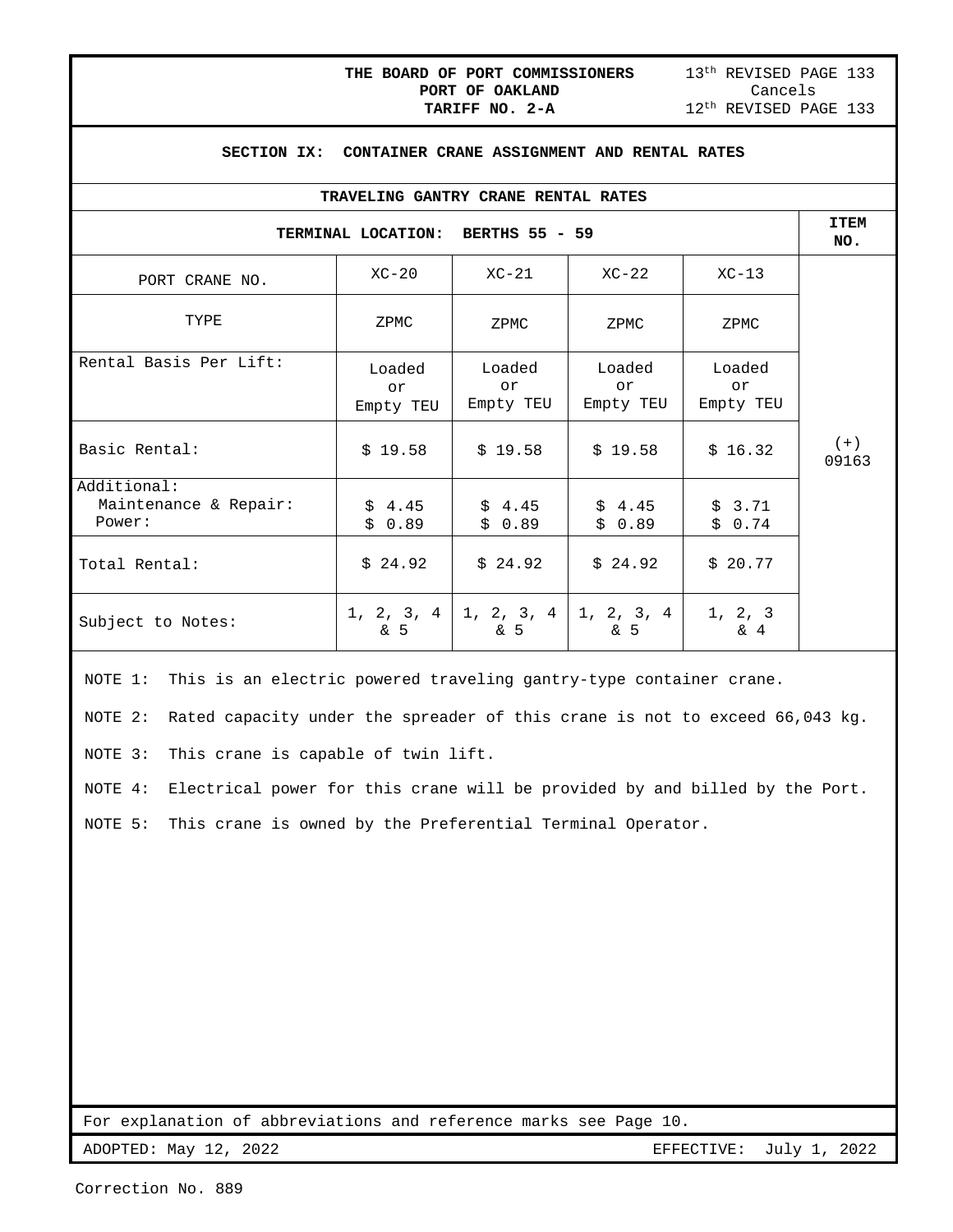# **THE BOARD OF PORT COMMISSIONERS** 8<sup>th</sup> REVISED PAGE 133A **PORT OF OAKLAND** Cancels **PORT OF OAKLAND<br>TARIFF NO. 2-A**

| SECTION IX: CONTAINER CRANE ASSIGNMENT AND RENTAL RATES |                                     |                           |                           |                           |       |  |  |
|---------------------------------------------------------|-------------------------------------|---------------------------|---------------------------|---------------------------|-------|--|--|
|                                                         | TRAVELING GANTRY CRANE RENTAL RATES |                           |                           |                           |       |  |  |
|                                                         | TERMINAL LOCATION: BERTHS 55 - 59   |                           |                           |                           |       |  |  |
| PORT CRANE NO.                                          | $XC-14$                             | $XC-15$                   | $XC-16$                   | $XC-17$                   |       |  |  |
| TYPE                                                    | ZPMC                                | ZPMC                      | ZPMC                      | ZPMC                      |       |  |  |
| Rental Basis Per Lift:                                  | Loaded<br>or<br>Empty TEU           | Loaded<br>or<br>Empty TEU | Loaded<br>or<br>Empty TEU | Loaded<br>or<br>Empty TEU |       |  |  |
| Basic Rental:                                           | \$16.32                             | \$16.32                   | \$16.32                   | \$16.32                   | 09164 |  |  |
| Additional:<br>Maintenance & Repair:<br>Power:          | \$<br>3.71<br>\$<br>.74             | \$3.71<br>\$<br>.74       | \$3.71<br>$$-.74$         | \$3.71<br>\$<br>.74       |       |  |  |
| Total Rental:                                           | \$20.77                             | \$20.77                   | \$20.77                   | \$20.77                   |       |  |  |
| Subject to Notes:                                       | 1, 2, 3,<br>& 4                     | 1, 2, 3,<br>& 4           | 1, 2, 3, 1<br>& 4         | 1, 2, 3,<br>& 4           |       |  |  |

NOTE 1: This is an electric powered traveling gantry-type container crane.

NOTE 2: Rated capacity under the spreader of each crane is not to exceed 60,044 kg.

NOTE 3: This crane is capable of twin lift.

NOTE 4: Electrical power for these cranes will be provided and billed by the Port.

For explanation of abbreviations and reference marks see Page 10.

ADOPTED: June 11, 2020 <br>
aborthus the set of the set of the set of the set of the set of the set of the set of the set of the set of t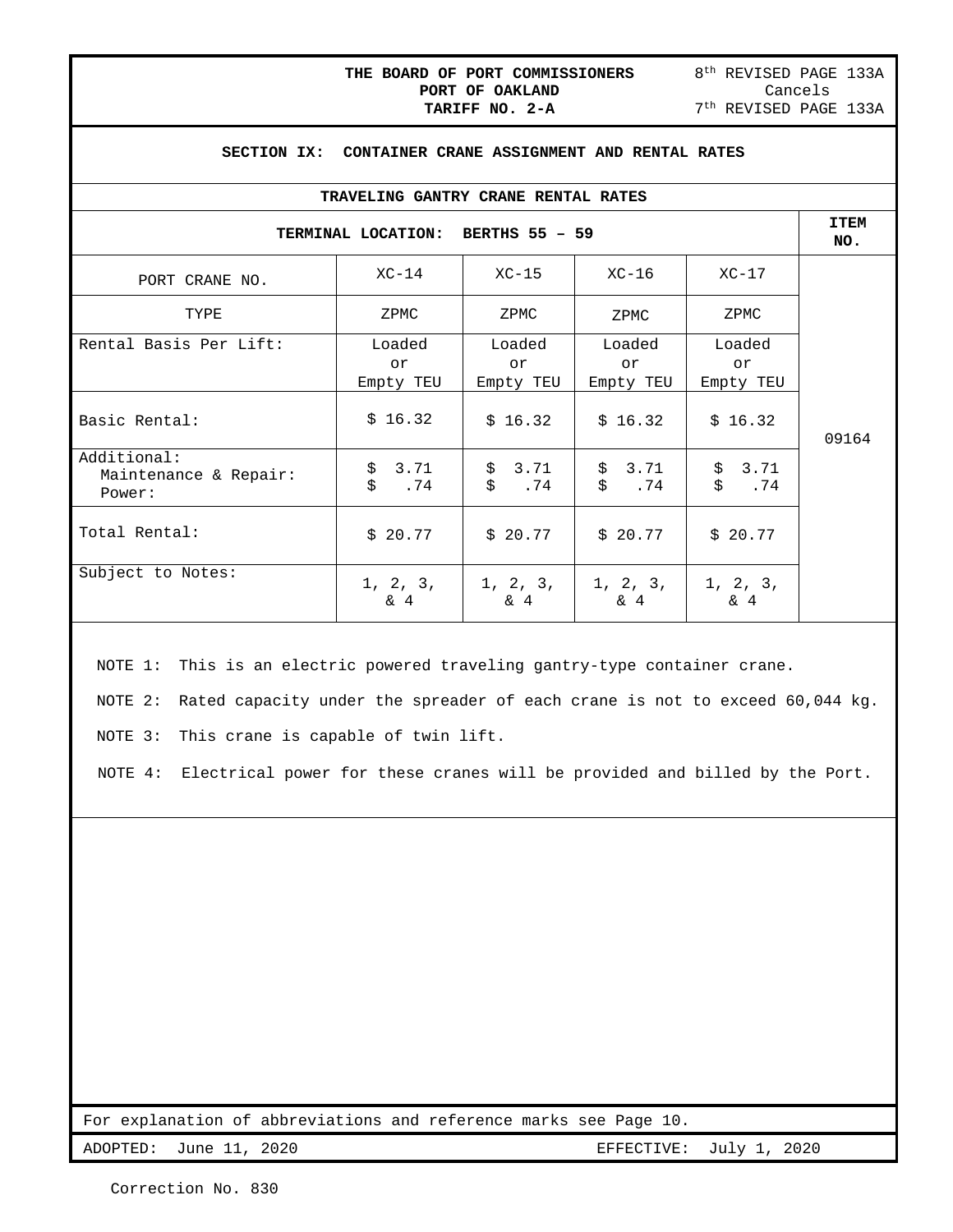| THE BOARD OF PORT COMMISSIONERS<br>PORT OF OAKLAND<br>TARIFF NO. 2-A |                                                         |                           | 5 <sup>th</sup> REVISED PAGE 133B<br>Cancels<br>4 <sup>th</sup> REVISED PAGE 133B |  |                    |
|----------------------------------------------------------------------|---------------------------------------------------------|---------------------------|-----------------------------------------------------------------------------------|--|--------------------|
|                                                                      | SECTION IX: CONTAINER CRANE ASSIGNMENT AND RENTAL RATES |                           |                                                                                   |  |                    |
|                                                                      | TRAVELING GANTRY CRANE RENTAL RATES                     |                           |                                                                                   |  |                    |
|                                                                      | TERMINAL LOCATION: BERTHS 55 - 59                       |                           |                                                                                   |  | <b>ITEM</b><br>NO. |
| PORT CRANE NO.                                                       | $XC-18$                                                 | $XC-19$                   |                                                                                   |  |                    |
| TYPE                                                                 | ZPMC                                                    | ZPMC                      |                                                                                   |  |                    |
| Rental Basis Per Lift:                                               | Loaded<br>or<br>Empty TEU                               | Loaded<br>or<br>Empty TEU |                                                                                   |  |                    |
| Basic Rental:                                                        | \$16.32                                                 | \$16.32                   |                                                                                   |  | 09164              |
| Additional:<br>Maintenance & Repair:<br>Power:                       | \$3.71<br>$$-.74$                                       | \$3.71<br>$$-.74$         |                                                                                   |  |                    |
| Total Rental:                                                        | \$20.77                                                 | \$20.77                   |                                                                                   |  |                    |
| Subject to Notes:                                                    | 1, 2, 3,<br>& 4                                         | 1, 2, 3,<br>$\&$ 4        |                                                                                   |  |                    |

NOTE 1: This is an electric powered traveling gantry-type container crane.

NOTE 2: Rated capacity under the spreader of each crane is not to exceed 60,044 kg.

NOTE 3: This crane is capable of twin lift.

NOTE 4: Electrical power for these cranes will be provided and billed by the Port.

For explanation of abbreviations and reference marks see Page 10.

ADOPTED: June 11, 2020 <br>
EFFECTIVE: July 1, 2020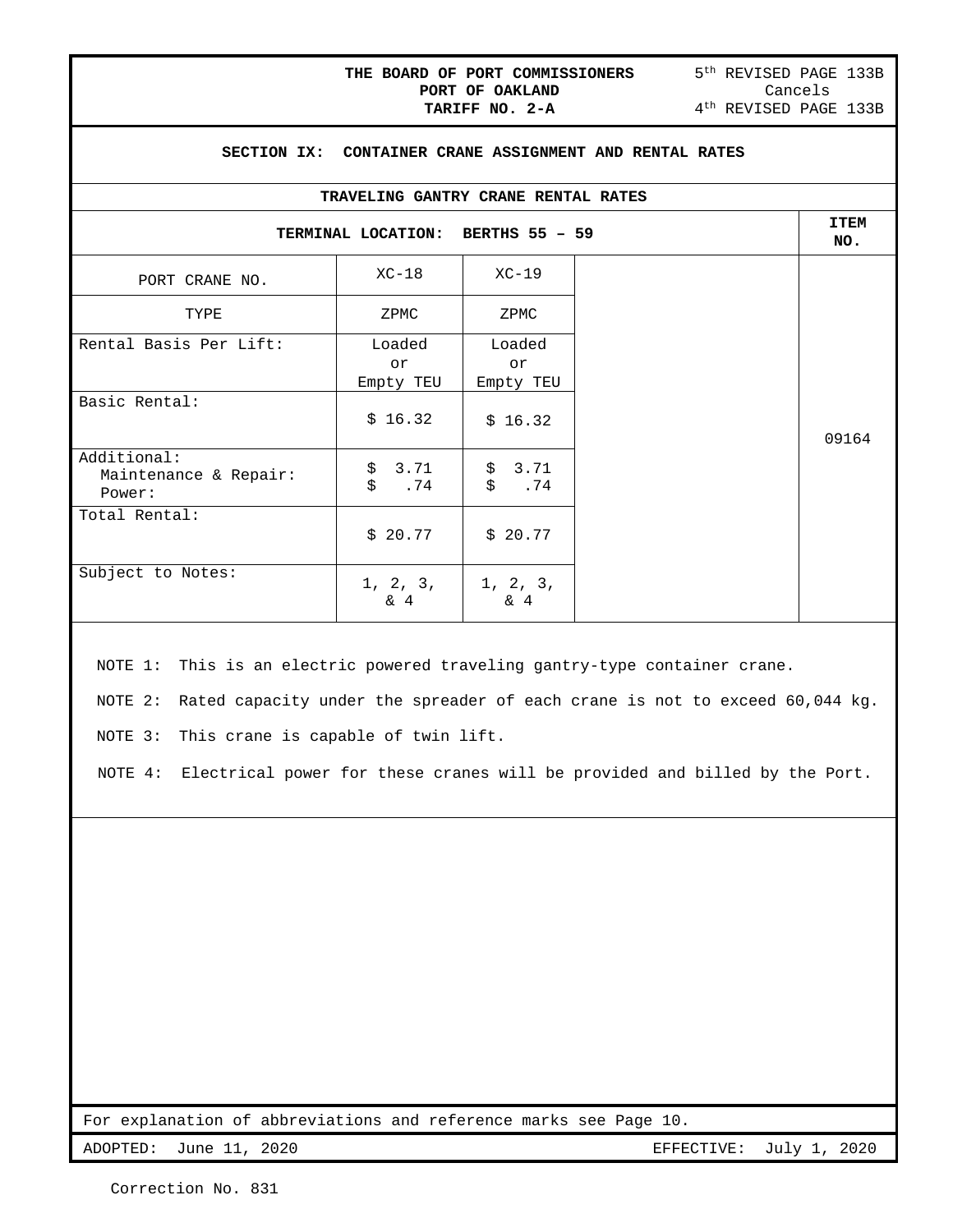# **THE BOARD OF PORT COMMISSIONERS** 3<sup>rd</sup> REVISED PAGE 133C<br>**PORT OF OAKLAND** Cancels **PORT OF OAKLAND<br>TARIFF NO. 2-A**

#### **SECTION IX: CONTAINER CRANE ASSIGNMENT AND RENTAL RATES**

| TRAVELING GANTRY CRANE RENTAL RATES            |                         |                     |                   |                     |          |
|------------------------------------------------|-------------------------|---------------------|-------------------|---------------------|----------|
| TERMINAL LOCATION: BERTHS 60 - 63              |                         |                     |                   |                     |          |
| PORT CRANE NO.                                 | X-436                   | $X - 446$           | $X - 447$         | $X - 448$           |          |
| TYPE                                           | NOELL                   | MITSUBISHI          | MITSUBISHI        | MITSUBISHI          |          |
| Rental Basis Per Lift:                         | Loaded                  | Loaded              | Loaded            | Loaded              |          |
|                                                | or                      | or                  | or                | or                  |          |
|                                                | Empty TEU               | Empty TEU           | Empty TEU         | Empty TEU           |          |
| Basic Rental:                                  | \$15.16                 | \$13.20             | \$13.20           | \$13.20             | $(\bot)$ |
| Additional:<br>Maintenance & Repair:<br>Power: | 3.71<br>\$<br>\$<br>.74 | \$3.71<br>\$<br>.74 | \$3.71<br>$$-.74$ | \$3.71<br>Ś.<br>.74 | 09160    |
| Total Rental:                                  | \$19.61                 | \$17.65             | \$17.65           | \$17.64             |          |
| Subject to Notes:                              | $1, 3, 4 \& 5$          | 1, 2, 4<br>& 5      | 1, 2, 4<br>& 5    | 1, 2, 4<br>& 5      |          |

NOTE 1: This is an electric powered traveling gantry-type container crane.

NOTE 2: Rated capacity under the spreader of each crane is not to exceed 40,642 kg. NOTE 3: Rated capacity under the spreader of each crane is not to exceed 50,800 kg. NOTE 4: This crane is capable of twin lift.

NOTE 5: This crane is owned by the Preferential Terminal Operator.

For explanation of abbreviations and reference marks see Page 10.